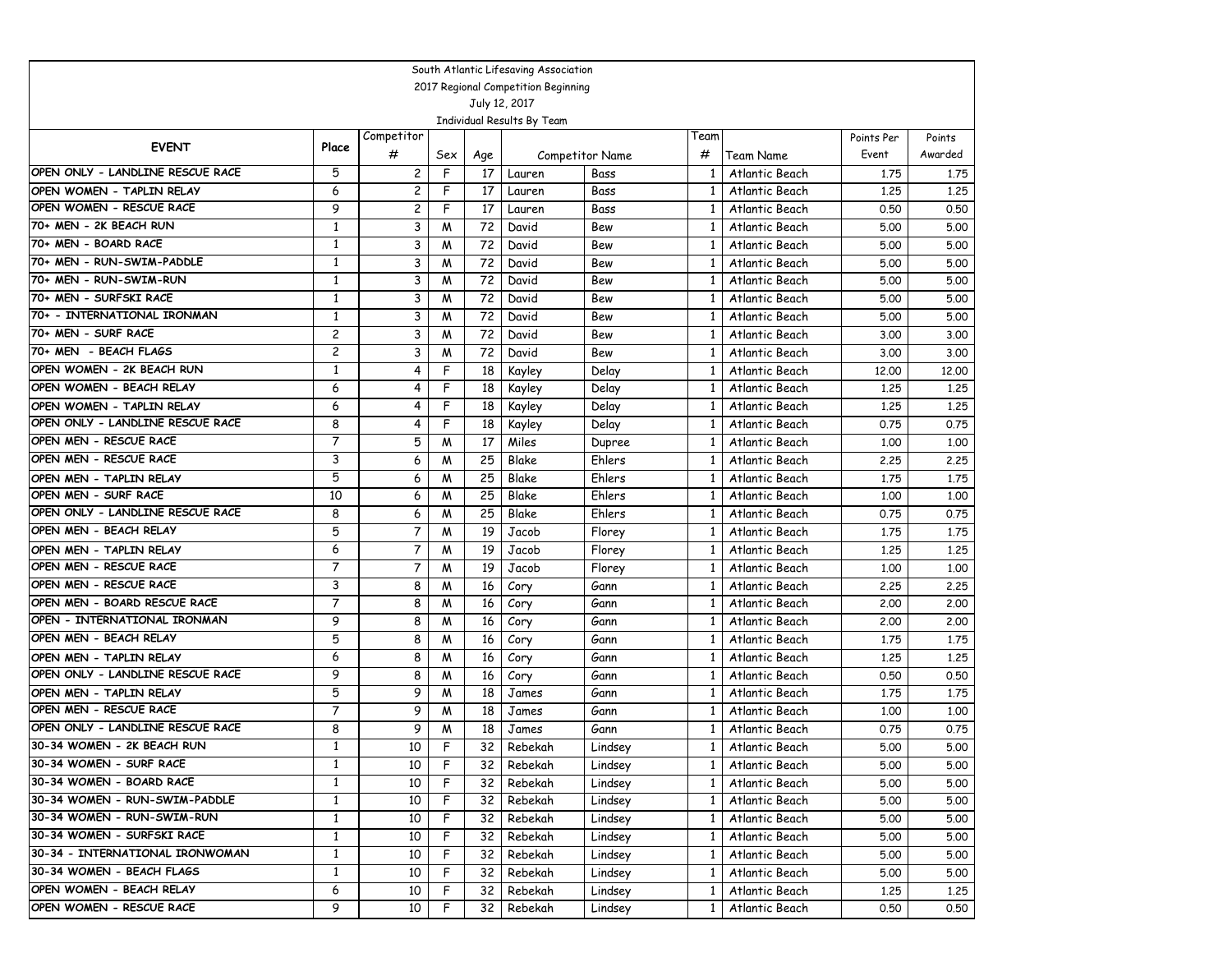|                                                              |                   |            |     |     | South Atlantic Lifesaving Association |                 |                |                    |            |         |
|--------------------------------------------------------------|-------------------|------------|-----|-----|---------------------------------------|-----------------|----------------|--------------------|------------|---------|
|                                                              |                   |            |     |     | 2017 Regional Competition Beginning   |                 |                |                    |            |         |
|                                                              |                   |            |     |     | July 12, 2017                         |                 |                |                    |            |         |
|                                                              |                   |            |     |     | Individual Results By Team            |                 |                |                    |            |         |
| <b>EVENT</b>                                                 | Place             | Competitor |     |     |                                       |                 | Team           |                    | Points Per | Points  |
|                                                              |                   | #          | Sex | Age |                                       | Competitor Name | #              | Team Name          | Event      | Awarded |
| OPEN MEN - 2K BEACH RUN                                      | $\overline{c}$    | 11         | M   | 25  | Colin                                 | Lynch           |                | Atlantic Beach     | 10.00      | 10.00   |
| OPEN ONLY - LANDLINE RESCUE RACE                             | 5                 | 11         | M   | 25  | Colin                                 | Lynch           |                | Atlantic Beach     | 1.75       | 1.75    |
| OPEN MEN - RESCUE RACE                                       | 6                 | 11         | M   | 25  | Colin                                 | Lynch           | -1             | Atlantic Beach     | 1,25       | 1,25    |
| OPEN MEN - TAPLIN RELAY                                      | 9                 | 11         | M   | 25  | Colin                                 | Lynch           | 1              | Atlantic Beach     | 0.50       | 0.50    |
| 40-44 MEN - 2K BEACH RUN                                     | $\mathbf{1}$      | 12         | M   | 42  | Jamie                                 | Mclaughlin      | 1              | Atlantic Beach     | 5.00       | 5.00    |
| 40-44 MEN - RUN-SWIM-RUN                                     | 3                 | 12         | M   | 42  | Jamie                                 | Mclaughlin      | 1              | Atlantic Beach     | 1,00       | 1.00    |
| 30-34 MEN - 2K BEACH RUN                                     | $\overline{c}$    | 13         | M   | 33  | Garrett                               | Opper           |                | Atlantic Beach     | 3.00       | 3.00    |
| OPEN MEN - RESCUE RACE                                       | 3                 | 13         | M   | 33  | Garrett                               | Opper           | 1              | Atlantic Beach     | 2.25       | 2.25    |
| OPEN MEN - BEACH RELAY                                       | 5                 | 13         | M   | 33  | Garrett                               | Opper           | 1              | Atlantic Beach     | 1.75       | 1.75    |
| 30-34 MEN - SURF RACE                                        | 3                 | 13         | M   | 33  | Garrett                               | Opper           | 1              | Atlantic Beach     | 1,00       | 1.00    |
| OPEN MEN - SURFSKI RACE                                      | 10                | 13         | M   | 33  | Garrett                               | Opper           | 1              | Atlantic Beach     | 1,00       | 1.00    |
| OPEN MEN - TAPLIN RELAY                                      | 9                 | 13         | M   | 33  | Garrett                               | Opper           | -1             | Atlantic Beach     | 0.50       | 0.50    |
| OPEN MEN - BEACH RELAY                                       | 5                 | 14         | M   | 19  | Ryan                                  | Petitt          |                | Atlantic Beach     | 1.75       | 1.75    |
| OPEN MEN - TAPLIN RELAY                                      | 5                 | 14         | M   | 19  | Ryan                                  | Petitt          | 1              | Atlantic Beach     | 1.75       | 1.75    |
| OPEN MEN - RESCUE RACE                                       | $\overline{7}$    | 14         | M   | 19  | Ryan                                  | Petitt          | 1              | Atlantic Beach     | 1.00       | 1.00    |
| 55-59 MEN - 2K BEACH RUN                                     | $\mathbf{1}$      | 15         | M   | 56  | <b>Steve</b>                          | Petitt          | 1              | Atlantic Beach     | 5.00       | 5.00    |
| 55-59 MEN - SURF RACE                                        | $\mathbf{1}$      | 15         | M   | 56  | <b>Steve</b>                          | Petitt          | 1              | Atlantic Beach     | 5.00       | 5.00    |
| 55-59 MEN - BOARD RACE                                       | 1                 | 15         | M   | 56  | <b>Steve</b>                          | Petitt          | 1              | Atlantic Beach     | 5.00       | 5.00    |
| 55-59 MEN - RUN-SWIM-PADDLE                                  | 1                 | 15         | M   | 56  | <b>Steve</b>                          | Petitt          | 1              | Atlantic Beach     | 5.00       | 5.00    |
| 55-59 MEN - RUN-SWIM-RUN                                     | $\mathbf{1}$      | 15         | M   | 56  | Steve                                 | Petitt          | 1              | Atlantic Beach     | 5.00       | 5.00    |
| 55-59 MEN - BEACH FLAGS                                      | $\overline{c}$    | 15         | W   | 56  | Steve                                 | Petitt          | 1              | Atlantic Beach     | 3.00       | 3.00    |
| 45-49 MEN - BEACH FLAGS                                      | $\overline{c}$    | 16         | W   | 48  | John                                  | Phillips        |                | Atlantic Beach     | 3.00       | 3.00    |
| 45-49 MEN - 2K BEACH RUN                                     | 3                 | 16         | M   | 48  | John                                  | Phillips        | 1              | Atlantic Beach     | 1,00       | 1.00    |
| OPEN ONLY - LANDLINE RESCUE RACE                             | 8                 | 16         | W   | 48  | John                                  | Phillips        | 1              | Atlantic Beach     | 0.75       | 0.75    |
| OPEN WOMEN - BEACH RELAY                                     | 6                 | 17         | F   | 18  | Daniela                               | Ramirez-Sanz    |                | Atlantic Beach     | 1,25       | 1,25    |
| OPEN WOMEN - TAPLIN RELAY                                    | 6                 | 17         | F   | 18  | Daniela                               | Ramirez-Sanz    |                | Atlantic Beach     | 1,25       | 1.25    |
| OPEN ONLY - LANDLINE RESCUE RACE<br>OPEN WOMEN - RESCUE RACE | 9                 | 17         | F   | 18  | Daniela                               | Ramirez-Sanz    | -1             | Atlantic Beach     | 0.50       | 0.50    |
| 50-54 MEN - RUN-SWIM-RUN                                     | 9                 | 17         | F   | 18  | Daniela                               | Ramirez-Sanz    | 1              | Atlantic Beach     | 0.50       | 0.50    |
| 50-54 MEN - SURF RACE                                        | $\mathbf{1}$      | 18         | M   | 50  | Brad                                  | Reckamp         | -1             | Atlantic Beach     | 5.00       | 5.00    |
| 50-54 MEN - BEACH FLAGS                                      | 2<br>3            | 18         | M   | 50  | Brad                                  | Reckamp         | 1              | Atlantic Beach     | 3.00       | 3.00    |
| 35-39 MEN - BEACH FLAGS                                      |                   | 18         | M   | 50  | Brad                                  | Reckamp         | 1              | Atlantic Beach     | 1,00       | 1.00    |
| OPEN ONLY - LANDLINE RESCUE RACE                             | $\mathbf{1}$<br>5 | 19         | M   | 35  | Kenneth                               | Reeves          |                | Atlantic Beach     | 5.00       | 5.00    |
|                                                              |                   | 19         | W   | 35  | Kenneth                               | Reeves          | 1              | Atlantic Beach     | 1.75       | 1.75    |
| OPEN MEN - RESCUE RACE<br>35-39 MEN - SURF RACE              | 6<br>3            | 19         | M   | 35. | Kenneth                               | Reeves          |                | 1   Atlantic Beach | 1,25       | 1.25    |
| 35-39 MEN - RUN-SWIM-RUN                                     | 3                 | 19         | M   | 35  | Kenneth                               | Reeves          | 1 <sup>1</sup> | Atlantic Beach     | 1.00       | 1,00    |
|                                                              |                   | 19         | M   | 35  | Kenneth                               | Reeves          | $1\phantom{0}$ | Atlantic Beach     | 1.00       | 1.00    |
| OPEN MEN - TAPLIN RELAY<br>OPEN MEN - RUN-SWIM-RUN           | 9                 | 19         | M   | 35  | Kenneth                               | Reeves          | $\mathbf{1}$   | Atlantic Beach     | 0.50       | 0.50    |
| OPEN MEN - SURF RACE                                         | 2<br>3            | 20         | M   | 16  | Kyle                                  | Smithers        | 1              | Atlantic Beach     | 10.00      | 10.00   |
| OPEN ONLY - LANDLINE RESCUE RACE                             | 5                 | 20         | M   | 16  | Kyle                                  | Smithers        | 1              | Atlantic Beach     | 9.00       | 9.00    |
|                                                              |                   | 20         | M   | 16  | Kyle                                  | Smithers        | 1              | Atlantic Beach     | 1.75       | 1,75    |
| OPEN MEN - RESCUE RACE                                       | 6                 | 20         | M   | 16  | Kyle                                  | Smithers        | 1              | Atlantic Beach     | 1.25       | 1,25    |
| OPEN MEN - TAPLIN RELAY                                      | 9                 | 20         | M   | 16  | Kyle                                  | Smithers        | 1 <sup>1</sup> | Atlantic Beach     | 0.50       | 0.50    |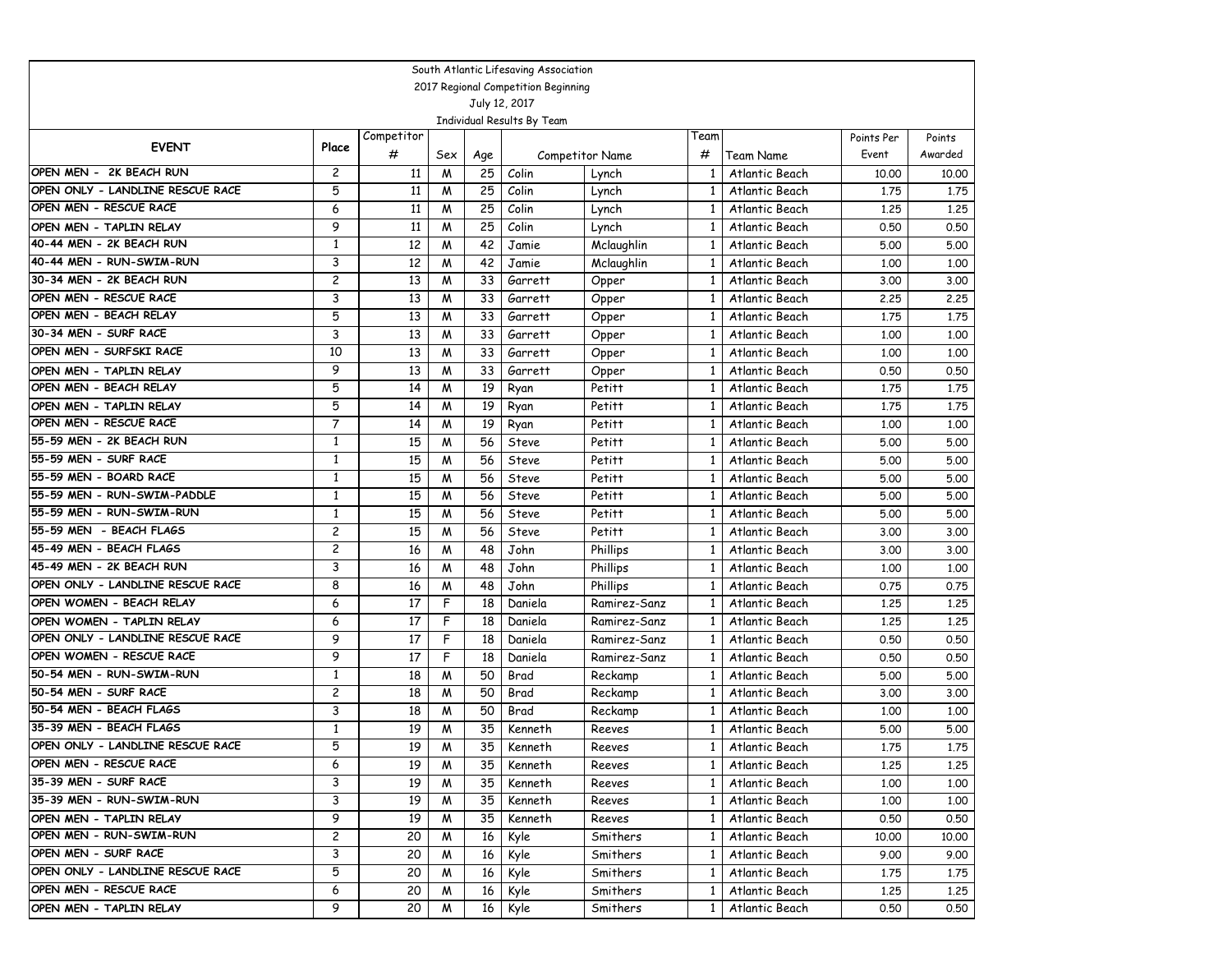|                                  |                |            |     |     | South Atlantic Lifesaving Association |                  |                |                    |            |         |
|----------------------------------|----------------|------------|-----|-----|---------------------------------------|------------------|----------------|--------------------|------------|---------|
|                                  |                |            |     |     | 2017 Regional Competition Beginning   |                  |                |                    |            |         |
|                                  |                |            |     |     | July 12, 2017                         |                  |                |                    |            |         |
|                                  |                |            |     |     | Individual Results By Team            |                  |                |                    |            |         |
| <b>EVENT</b>                     | Place          | Competitor |     |     |                                       |                  | Геаm           |                    | Points Per | Points  |
|                                  |                | #          | Sex | Age |                                       | Competitor Name  | #              | Team Name          | Event      | Awarded |
| OPEN WOMEN - BOARD RACE          | $\mathbf{1}$   | 188        | F   | 22  | Eva                                   | Porter           | 1              | Atlantic Beach     | 12,00      | 12.00   |
| OPEN WOMEN - SURFSKI RACE        | 1              | 188        | F   | 22  | Eva                                   | Porter           | 1              | Atlantic Beach     | 12,00      | 12,00   |
| OPEN - INTERNATIONAL IRONWOMAN   | $\mathbf{1}$   | 188        | F   | 22  | Eva                                   | Porter           | 1              | Atlantic Beach     | 12,00      | 12,00   |
| OPEN WOMEN - RUN-SWIM-PADDLE     | $\overline{c}$ | 188        | F   | 22  | Eva                                   | Porter           | 1              | Atlantic Beach     | 10.00      | 10.00   |
| OPEN WOMEN - RUN-SWIM-RUN        | 4              | 188        | F   | 22  | Eva                                   | Porter           | 1              | Atlantic Beach     | 8.00       | 8.00    |
| OPEN WOMEN - SURF RACE           | 5              | 188        | F   | 22  | Eva                                   | Porter           | 1              | Atlantic Beach     | 7.00       | 7.00    |
| OPEN WOMEN - BEACH RELAY         | 6              | 188        | F   | 22  | Eva                                   | Porter           | 1              | Atlantic Beach     | 1,25       | 1,25    |
| OPEN WOMEN - TAPLIN RELAY        | 6              | 188        | F   | 22  | Eva                                   | Porter           | $\mathbf{1}$   | Atlantic Beach     | 1,25       | 1.25    |
| OPEN WOMEN - RESCUE RACE         | 9              | 188        | F   | 22  | Eva                                   | Porter           | 1              | Atlantic Beach     | 0.50       | 0.50    |
| OPEN - INTERNATIONAL IRONMAN     | 5              | 193        | M   | 31  | Josh                                  | Ashley           | 1              | Atlantic Beach     | 7.00       | 7.00    |
| OPEN MEN - SURFSKI RACE          | 7              | 193        | M   | 31  | Josh                                  | Ashley           | 1              | Atlantic Beach     | 4.00       | 4.00    |
| 30-34 MEN - SURF RACE            | $\overline{c}$ | 193        | M   | 31  | Josh                                  | Ashley           | 1              | Atlantic Beach     | 3.00       | 3.00    |
| 30-34 MEN - RUN-SWIM-PADDLE      | $\overline{c}$ | 193        | M   | 31  | Josh                                  | Ashley           | 1              | Atlantic Beach     | 3.00       | 3.00    |
| 30-34 MEN-RUN - SWIM-RUN         | $\overline{c}$ | 193        | M   | 31  | Josh                                  | Ashley           | 1              | Atlantic Beach     | 3.00       | 3.00    |
| 30-34 - INTERANTIONAL IRONMAN    | $\overline{c}$ | 193        | M   | 31  | Josh                                  | Ashley           | $\mathbf{1}$   | Atlantic Beach     | 3.00       | 3.00    |
| OPEN MEN - BOARD RESCUE RACE     | $\overline{7}$ | 193        | M   | 31  | Josh                                  | Ashley           | 1              | Atlantic Beach     | 2,00       | 2.00    |
| OPEN MEN - RESCUE RACE           | 6              | 193        | M   | 31  | Josh                                  | Ashley           | 1              | Atlantic Beach     | 1,25       | 1.25    |
| OPEN MEN - TAPLIN RELAY          | 6              | 193        | M   | 31  | Josh                                  | Ashley           | 1              | Atlantic Beach     | 1,25       | 1.25    |
| 30-34 MEN - SURFSKI RACE         | 3              | 193        | M   | 31  | Josh                                  | Ashley           | 1              | Atlantic Beach     | 1.00       | 1.00    |
| OPEN MEN - RESCUE RACE           | 3              | 194        | M   | 33  | Jeremy                                | Watkins          | 1              | Atlantic Beach     | 2.25       | 2.25    |
| OPEN MEN - TAPLIN RELAY          | 5              | 194        | M   | 33  | Jeremy                                | Watkins          | $\mathbf{1}$   | Atlantic Beach     | 1.75       | 1.75    |
| OPEN ONLY - LANDLINE RESCUE RACE | 9              | 194        | M   | 33  | Jeremy                                | Watkins          | 1              | Atlantic Beach     | 0.50       | 0.50    |
| OPEN MEN - TAPLIN RELAY          | 6              | 195        | M   | 20  | Noah                                  | Ingwersen        | 1              | Atlantic Beach     | 1,25       | 1.25    |
| OPEN ONLY - LANDLINE RESCUE RACE | 9              | 195        | M   | 20  | Noah                                  | <b>Ingwersen</b> | $\mathbf{1}$   | Atlantic Beach     | 0.50       | 0.50    |
| 55-59 MEN - SURFSKI RACE         | $\mathbf{1}$   | 206        | M   | 55  | Roger                                 | Wilson           | 1              | Atlantic Beach     | 5.00       | 5.00    |
| 55-59 MEN - BEACH FLAGS          | $\mathbf{1}$   | 206        | M   | 55  | Roger                                 | Wilson           | 1              | Atlantic Beach     | 5.00       | 5.00    |
| 55-59 MEN - RUN-SWIM-PADDLE      | $\overline{c}$ | 206        | W   | 55  | Roger                                 | Wilson           | 1              | Atlantic Beach     | 3.00       | 3.00    |
| 55-59 - INTERNATIONAL IRONMAN    | $\overline{c}$ | 206        | M   | 55  | Roger                                 | Wilson           | 1              | Atlantic Beach     | 3.00       | 3.00    |
| 55-59 MEN - 2K BEACH RUN         | 3              | 206        | M   | 55  | Roger                                 | Wilson           | 1              | Atlantic Beach     | 1.00       | 1.00    |
| 55-59 MEN - SURF RACE            | 3              | 206        | M   | 55  | Roger                                 | Wilson           | 1              | Atlantic Beach     | 1,00       | 1.00    |
| 55-59 MEN - BOARD RACE           | 3              | 206        | M   | 55  | Roger                                 | Wilson           | 1              | Atlantic Beach     | 1,00       | 1.00    |
| 55-59 MEN - RUN-SWIM-RUN         | 3              | 206        | M   | 55  | Roger                                 | Wilson           | 1              | Atlantic Beach     | 1,00       | 1.00    |
| 45-49 WOMEN - 2K BEACH RUN       | $\mathbf{1}$   | 207        | F   | 49  | Melissa                               | Gann             | 1              | Atlantic Beach     | 5.00       | 5.00    |
| 144-49 WOMEN - SURF RACE         | $\mathbf{1}$   | 207        | F   | 49  | Melissa                               | Gann             |                | 1   Atlantic Beach | 5.00       | 5.00    |
| 45-49 WOMEN - BOARD RACE         | $\mathbf{1}$   | 207        | F   | 49  | Melissa                               | Gann             | $1\vert$       | Atlantic Beach     | 5.00       | 5.00    |
| 45-49 WOMEN - BEACH FLAGS        | $\mathbf{1}$   | 207        | F   | 49  | Melissa                               | Gann             | $1\phantom{0}$ | Atlantic Beach     | 5.00       | 5.00    |
| 60-64 MEN - SURF RACE            | $\mathbf{1}$   | 22         | M   | 64  | Daniel                                | Anderson         | 2 I            | Carolina Beach     | 5.00       | 5.00    |
| 60-64 MEN - RUN-SWIM-PADDLE      | 1              | 22         | M   | 64  | Daniel                                | Anderson         | 2              | Carolina Beach     | 5.00       | 5.00    |
| 60-64 MEN - RUN-SWIM-RUN         | 1              | 22         | M   | 64  | Daniel                                | Anderson         | 2              | Carolina Beach     | 5.00       | 5.00    |
| 60-64 MEN - 2K BEACH RUN         | 2              | 22         | M   | 64  | Daniel                                | Anderson         | $\mathsf{2}$   | Carolina Beach     | 3.00       | 3.00    |
| 60-64 MEN - BOARD RACE           | $\overline{c}$ | 22         | M   | 64  | Daniel                                | Anderson         | $\mathbf{2}$   | Carolina Beach     | 3.00       | 3.00    |
| OPEN WOMEN - 2K BEACH RUN        | 10             | 25         | F   | 19  | Julia                                 | Boudreau         |                | 2   Carolina Beach | 1.00       | 1.00    |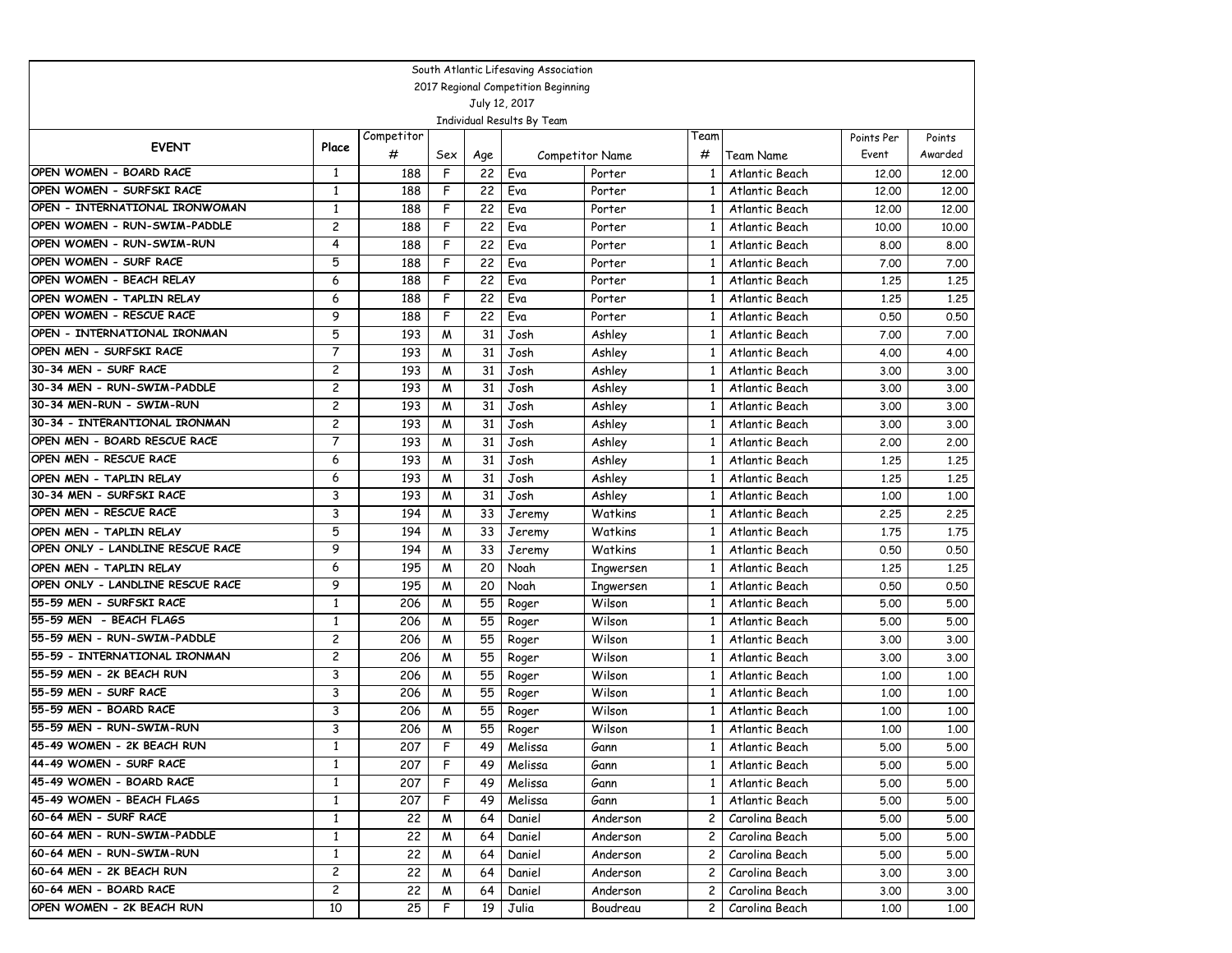|                                  |                         |                 |     |     | South Atlantic Lifesaving Association |                 |                |                   |            |         |
|----------------------------------|-------------------------|-----------------|-----|-----|---------------------------------------|-----------------|----------------|-------------------|------------|---------|
|                                  |                         |                 |     |     | 2017 Regional Competition Beginning   |                 |                |                   |            |         |
|                                  |                         |                 |     |     | July 12, 2017                         |                 |                |                   |            |         |
|                                  |                         |                 |     |     | Individual Results By Team            |                 |                |                   |            |         |
| <b>EVENT</b>                     | Place                   | Competitor      |     |     |                                       |                 | Team           |                   | Points Per | Points  |
|                                  |                         | #               | Sex | Age |                                       | Competitor Name | #              | Team Name         | Event      | Awarded |
| OPEN WOMEN - BEACH RELAY         | 9                       | 25              | F   | 19  | Julia                                 | Boudreau        | 2              | Carolina Beach    | 0.50       | 0.50    |
| 45-49 MEN - 2K BEACH RUN         | $\overline{c}$          | 26              | M   | 47  | Matt                                  | Brezynski       | 2              | Carolina Beach    | 3.00       | 3.00    |
| OPEN MEN - BEACH RELAY           | 2                       | 27              | M   | 21  | Chris                                 | Brigham         | 2              | Carolina Beach    | 2.50       | 2.50    |
| OPEN MEN - BOARD RACE            | 10                      | $\overline{27}$ | M   | 21  | Chris                                 | Brigham         | 2              | Carolina Beach    | 1,00       | 1.00    |
| 64-69 MEN - 2K BEACH RUN         | $\mathbf{1}$            | 29              | M   | 65  | Dan                                   | Forrester       | 2              | Carolina Beach    | 5.00       | 5.00    |
| 65-69 MEN - SURF RACE            | $\mathbf{1}$            | 29              | M   | 65  | Dan                                   | Forrester       | $\overline{c}$ | Carolina Beach    | 5.00       | 5.00    |
| 65-69 MEN - BOARD RACE           | $\mathbf{1}$            | 29              | M   | 65  | Dan                                   | Forrester       | 2              | Carolina Beach    | 5.00       | 5.00    |
| 64-69 MEN - RUN-SWIM-PADDLE      | $\mathbf{1}$            | 29              | M   | 65  | Dan                                   | Forrester       | $\overline{c}$ | Carolina Beach    | 5.00       | 5.00    |
| 64-69 MEN - RUN-SWIM-RUN         | $\mathbf{1}$            | 29              | M   | 65  | Dan                                   | Forrester       | 2              | Carolina Beach    | 5.00       | 5.00    |
| 65-69 - INTERNATIONAL IRONMAN    | $\mathbf{1}$            | 29              | M   | 65  | Dan                                   | Forrester       | 2              | Carolina Beach    | 5.00       | 5.00    |
| 65-69 MEN - BEACH FLAGS          | 1                       | 29              | M   | 65  | Dan                                   | Forrester       | 2              | Carolina Beach    | 5.00       | 5.00    |
| OPEN MEN - BEACH RELAY           | 2                       | 30              | M   | 18  | David                                 | Hicks           | 2              | Carolina Beach    | 2.50       | 2.50    |
| OPEN WOMEN - BEACH RELAY         | 9                       | 32              | F   | 20  | Mia                                   | Hulgin          | 2              | Carolina Beach    | 0.50       | 0.50    |
| OPEN WOMEN - RUN-SWIM-RUN        | 5                       | 33              | F   | 18  | Aleta                                 | Jewell          | 2              | Carolina Beach    | 7.00       | 7.00    |
| OPEN WOMEN - SURF RACE           | 9                       | 33              | F   | 18  | Aleta                                 | Jewell          | 2              | Carolina Beach    | 2,00       | 2.00    |
| OPEN WOMEN - TAPLIN RELAY        | 7                       | 33              | F   | 18  | Aleta                                 | Jewell          | 2              | Carolina Beach    | 1.00       | 1.00    |
| OPEN MEN - BEACH FLAGS           | 6                       | 35              | M   | 29  | Edmund                                | Kennedy         | 2              | Carolina Beach    | 5.00       | 5.00    |
| OPEN WOMEN - BEACH FLAGS         | $\overline{7}$          | 37              | F   | 17  | Danielle                              | Mark            | 2              | Carolina Beach    | 4.00       | 4.00    |
| OPEN WOMEN - BEACH RELAY         | 9                       | 37              | F   | 17  | Danielle                              | Mark            | 2              | Carolina Beach    | 0.50       | 0.50    |
| OPEN MEN - 2K BEACH RUN          | 10                      | 40              | M   | 19  | Will                                  | Parker          | $\overline{c}$ | Carolina Beach    | 1.00       | 1.00    |
| OPEN MEN - BOARD RESCUE RACE     | 8                       | 41              | M   | 20  | Fritz                                 | Richardson      | $\overline{c}$ | Carolina Beach    | 1,50       | 1,50    |
| 35-39 MEN - BEACH FLAGS          | $\overline{c}$          | 42              | M   | 38  | Chad                                  | Soward          | $\overline{c}$ | Carolina Beach    | 3.00       | 3.00    |
| OPEN MEN - RUN-SWIM-PADDLE       | $\overline{7}$          | 43              | M   | 22  | Bryan                                 | Veals           | 2              | Carolina Beach    | 4.00       | 4.00    |
| OPEN MEN - BOARD RESCUE RACE     | 8                       | 43              | M   | 22  | Bryan                                 | Veals           | 2              | Carolina Beach    | 1,50       | 1,50    |
| OPEN MEN - BEACH RELAY           | 2                       | 44              | M   | 19  | Andrew                                | Walters         | $\overline{c}$ | Carolina Beach    | 2.50       | 2.50    |
| OPEN MEN - BEACH RELAY           | 2                       | 45              | M   | 17  | John                                  | Webb            | 2              | Carolina Beach    | 2.50       | 2.50    |
| OPEN WOMEN - BEACH RELAY         | 9                       | 46              | F   | 19  | Mary                                  | Weddell         | 2              | Carolina Beach    | 0.50       | 0.50    |
| OPEN MEN - BEACH FLAGS           | 5                       | 47              | M   | 18  | Ian                                   | Butler          | 3              | Charleston County | 7.00       | 7.00    |
| OPEN MEN - BEACH RELAY           | 6                       | 47              | M   | 18  | Ian                                   | Butler          | 3              | Charleston County | 1,25       | 1,25    |
| OPEN ONLY - LANDLINE RESCUE RACE | $\mathbf{1}$            | 48              | M   | 20  | Noah                                  | Butler          | 3              | Charleston County | 3.00       | 3.00    |
| OPEN MEN - BEACH RELAY           | 6                       | 48              | M   | 20  | Noah                                  | Butler          | 3              | Charleston County | 1,25       | 1,25    |
| OPEN MEN - BOARD RACE            | 8                       | 49              | M   | 16  | Caleb                                 | Clark           | 3              | Charleston County | 3.00       | 3.00    |
| OPEN WOMEN - BEACH RELAY         | 7                       | 50              | F   | 17  | Lauren                                | Cox             | 3              | Charleston County | 1.00       | 1.00    |
| OPEN WOMEN - RUN-SWIM-PADDLE     | 1                       | 51              | F   | 20  | Hannah                                | Craig           | 3              | Charleston County | 12.00      | 12.00   |
| OPEN WOMEN - RUN-SWIM-RUN        | $\mathbf{1}$            | 51              | F   | 20  | Hannah                                | Craig           | 3              | Charleston County | 12.00      | 12.00   |
| OPEN WOMEN - SURF RACE           | $\overline{\mathbf{c}}$ | 51              | F   | 20  | Hannah                                | Craig           | 3              | Charleston County | 10.00      | 10.00   |
| OPEN - INTERNATIONAL IRONWOMAN   | 3                       | 51              | F   | 20  | Hannah                                | Craig           | 3              | Charleston County | 9.00       | 9.00    |
| OPEN WOMEN - BOARD RESCUE RACE   | 1                       | 51              | F   | 20  | Hannah                                | Craig           | 3              | Charleston County | 6.00       | 6.00    |
| OPEN WOMEN - RESCUE RACE         | 3                       | 51              | F   | 20  | Hannah                                | Craig           | 3              | Charleston County | 2.25       | 2.25    |
| OPEN WOMEN - TAPLIN RELAY        | 3                       | 51              | F   | 20  | Hannah                                | Craig           | 3              | Charleston County | 2.25       | 2.25    |
| 40-44 MEN - RUN-SWIM-RUN         | $\mathbf{1}$            | 53              | M   | 41  | Stephen                               | Fernandez       | 3              | Charleston County | 5.00       | 5.00    |
| OPEN ONLY - LANDLINE RESCUE RACE | $\mathbf{1}$            | 53              | M   | 41  | Stephen                               | Fernandez       | 3              | Charleston County | 3.00       | 3.00    |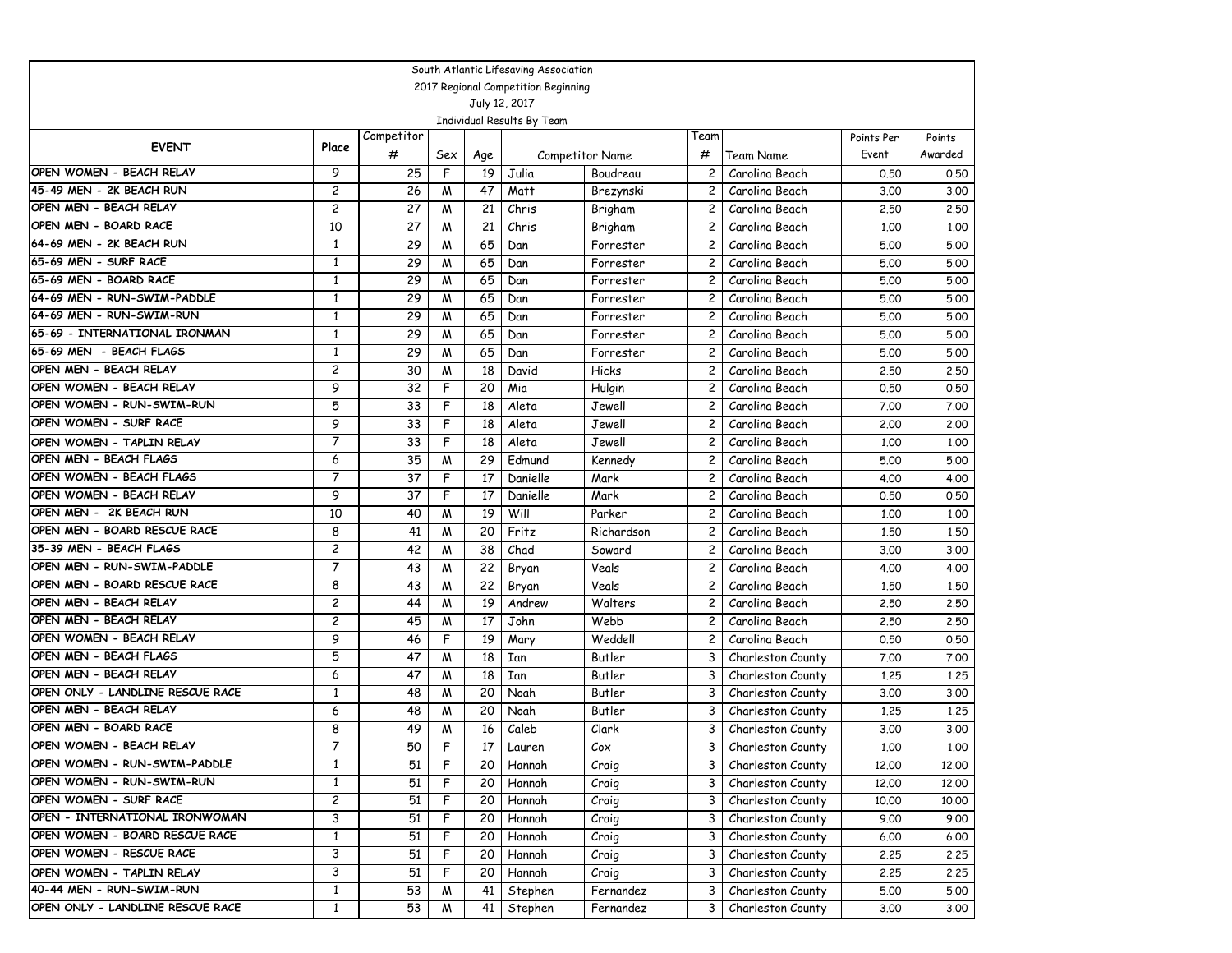|                                                    |                   |            |        |          | South Atlantic Lifesaving Association |                  |              |                                        |              |              |
|----------------------------------------------------|-------------------|------------|--------|----------|---------------------------------------|------------------|--------------|----------------------------------------|--------------|--------------|
|                                                    |                   |            |        |          | 2017 Regional Competition Beginning   |                  |              |                                        |              |              |
|                                                    |                   |            |        |          | July 12, 2017                         |                  |              |                                        |              |              |
|                                                    |                   |            |        |          | Individual Results By Team            |                  |              |                                        |              |              |
| <b>EVENT</b>                                       | Place             | Competitor |        |          |                                       |                  | Team         |                                        | Points Per   | Points       |
| 40-44 MEN - SURF RACE                              |                   | #          | Sex    | Age      |                                       | Competitor Name  | #            | Team Name                              | Event        | Awarded      |
| 40-44 MEN - BOARD RACE                             | $\overline{c}$    | 53         | M      | 41       | Stephen                               | Fernandez        | 3            | Charleston County                      | 3.00         | 3.00         |
|                                                    | $\overline{c}$    | 53         | M      | 41       | Stephen                               | Fernandez        | 3            | Charleston County                      | 3.00         | 3.00         |
| 40-44 MEN - RUN-SWIM-PADDLE                        | $\overline{c}$    | 53         | M      | 41       | Stephen                               | Fernandez        | 3            | Charleston County                      | 3.00         | 3.00         |
| OPEN MEN - RESCUE RACE<br>40-44 MEN - 2K BEACH RUN | $\mathbf{1}$<br>3 | 53         | M      | 41       | Stephen                               | Fernandez        | 3            | Charleston County                      | 3.00         | 3.00         |
| 40-44 MEN - SURFSKI RACE                           | 3                 | 53         | M      | 41       | Stephen                               | Fernandez        | 3            | Charleston County                      | 1,00         | 1,00         |
| 40-44 - INTERNATIONAL IRONMAN                      |                   | 53         | M      | 41       | Stephen                               | Fernandez        | 3            | Charleston County                      | 1,00         | 1,00         |
| 40-44 MEN - BEACH FLAGS                            | 3                 | 53         | M      | 41       | Stephen                               | Fernandez        | 3            | Charleston County                      | 1,00         | 1,00         |
| 60-64 MEN - SURFSKI RACE                           | 3<br>$\mathbf{1}$ | 53         | M      | 41       | Stephen                               | Fernandez        | 3            | Charleston County                      | 1,00         | 1,00         |
| 60-64 MEN - SURF RACE                              |                   | 55         | M      | 62       | John                                  | Hall             | 3            | Charleston County                      | 5.00         | 5.00         |
| 60-64 MEN - RUN-SWIM-PADDLE                        | 2                 | 55         | M      | 62       | John                                  | Hall             | 3            | Charleston County                      | 3.00         | 3.00         |
| 60-64 MEN - BEACH FLAGS                            | $\overline{c}$    | 55         | M      | 62       | John<br>John                          | Hall             | 3            | Charleston County                      | 3.00         | 3.00         |
| 60-64 MEN - BOARD RACE                             | 2<br>3            | 55         | M      | 62       |                                       | Hall             | 3            | Charleston County                      | 3.00         | 3.00         |
| OPEN MEN - RUN-SWIM-PADDLE                         | 5                 | 55<br>56   | M      | 62<br>21 | John                                  | Hall<br>Heffron  | 3            | Charleston County<br>Charleston County | 1,00         | 1,00         |
| OPEN MEN - RESCUE RACE                             | 1                 | 56         | M      | 21       | Chase                                 | Heffron          | 3            | Charleston County                      | 7.00         | 7.00         |
| OPEN - INTERNATIONAL IRONMAN                       | 8                 | 56         | M      | 21       | Chase                                 | Heffron          | 3<br>3       |                                        | 3.00         | 3.00         |
| OPEN MEN - BOARD RACE                              | 4                 | 57         | M      | 20       | Chase                                 |                  | 3            | Charleston County                      | 3.00         | 3.00         |
| OPEN MEN - RUN-SWIM-PADDLE                         | 6                 |            | M      | 20       | Max                                   | Hutton           |              | Charleston County                      | 8.00         | 8.00         |
| OPEN - INTERNATIONAL IRONMAN                       | $\overline{7}$    | 57<br>57   | M      | 20       | Max<br>Max                            | Hutton<br>Hutton | 3<br>3       | Charleston County                      | 5.00         | 5.00         |
| OPEN MEN - BEACH RELAY                             | 3                 | 58         | M<br>M | 18       | Michael                               |                  | 3            | Charleston County                      | 4.00<br>2.25 | 4.00<br>2.25 |
| OPEN MEN - BEACH FLAGS                             | $\overline{7}$    | 59         | M      | 26       |                                       | Jessup<br>Kasten | 3            | Charleston County<br>Charleston County |              | 4.00         |
| OPEN WOMEN - BOARD RESCUE RACE                     | 8                 | 60         | F      | 22       | Kurtyss<br>Nadia                      | Klincewicz       | 3            | Charleston County                      | 4.00<br>1,50 | 1,50         |
| OPEN WOMEN - BEACH RELAY                           | $\overline{7}$    | 60         | F      | 22       | Nadia                                 | Klincewicz       | 3            | Charleston County                      | 1,00         | 1,00         |
| OPEN WOMEN - RUN-SWIM-RUN                          | 6                 | 61         | F      | 16       | Kelsey                                | <b>Kraft</b>     | 3            | Charleston County                      | 5.00         | 5.00         |
| OPEN ONLY - LANDLINE RESCUE RACE                   | 1                 | 61         | F      | 16       | Kelsey                                | Kraft            | 3            | Charleston County                      | 3.00         | 3.00         |
| OPEN WOMEN - RUN-SWIM-PADDLE                       | 8                 | 61         | F      | 16       | Kelsey                                | Kraft            | 3            | Charleston County                      | 3.00         | 3.00         |
| OPEN WOMEN - BOARD RESCUE RACE                     | 8                 | 61         | F      | 16       | Kelsey                                | Kraft            | 3            | Charleston County                      | 1,50         | 1,50         |
| OPEN WOMEN - SURF RACE                             | 10                | 61         | F      | 16       | Kelsey                                | Kraft            | 3            | Charleston County                      | 1,00         | 1,00         |
| OPEN WOMEN - BEACH RELAY                           | $\overline{7}$    | 61         | F      | 16       | Kelsey                                | <b>Kraft</b>     | 3            | Charleston County                      | 1,00         | 1,00         |
| OPEN WOMEN - RESCUE RACE                           | 3                 | 62         | F      | 19       | Elise                                 | LaVoi            | 3            | Charleston County                      | 2.25         | 2.25         |
| OPEN WOMEN - TAPLIN RELAY                          | 3                 | 62         | F      | 19       | Elise                                 | LaVoi            | 3            | Charleston County                      | 2.25         | 2.25         |
| OPEN WOMEN - BOARD RESCUE RACE                     | 10                | 62         | F      | 19       | Elise                                 | LaVoi            | 3            | Charleston County                      | 0.50         | 0.50         |
| OPEN MEN - BEACH FLAGS                             | 8                 | 63         | M      | 19       | Robert                                | McDowell         | 3            | Charleston County                      | 3.00         | 3.00         |
| OPEN MEN - 2K BEACH RUN                            | 9                 | 63         | M      | 19       | Robert                                | McDowell         | 3            | Charleston County                      | 2.00         | 2.00         |
| OPEN MEN - BEACH RELAY                             | 6                 | 63         | M      | 19       | Robert                                | McDowell         | 3            | Charleston County                      | 1.25         | 1.25         |
| OPEN WOMEN - RESCUE RACE                           | 3                 | 65         | F      | 22       | Faye                                  | Patat            | $\mathbf{3}$ | Charleston County                      | 2.25         | 2.25         |
| OPEN WOMEN - TAPLIN RELAY                          | 3                 | 65         | F      | 22       | Faye                                  | Patat            | 3            | Charleston County                      | 2.25         | 2.25         |
| OPEN WOMEN - BEACH RELAY                           | $\overline{7}$    | 65         | F      | 22       | Faye                                  | Patat            | 3            | Charleston County                      | 1.00         | 1.00         |
| OPEN WOMEN - BOARD RESCUE RACE                     | 10                | 65         | F      | 22       | Faye                                  | Patat            | 3            | Charleston County                      | 0.50         | 0.50         |
| OPEN ONLY - LANDLINE RESCUE RACE                   | 1                 | 66         | M      | 20       | Jacob                                 | Peller           | 3            | Charleston County                      | 3.00         | 3.00         |
| OPEN MEN - RESCUE RACE                             | 1                 | 66         | M      | 20       | Jacob                                 | Peller           | 3            | Charleston County                      | 3.00         | 3.00         |
| OPEN MEN - RESCUE RACE                             | 1                 | 69         | M      | 19       | Kevin                                 | Tipton           | 3            | Charleston County                      | 3.00         | 3.00         |
|                                                    |                   |            |        |          |                                       |                  |              |                                        |              |              |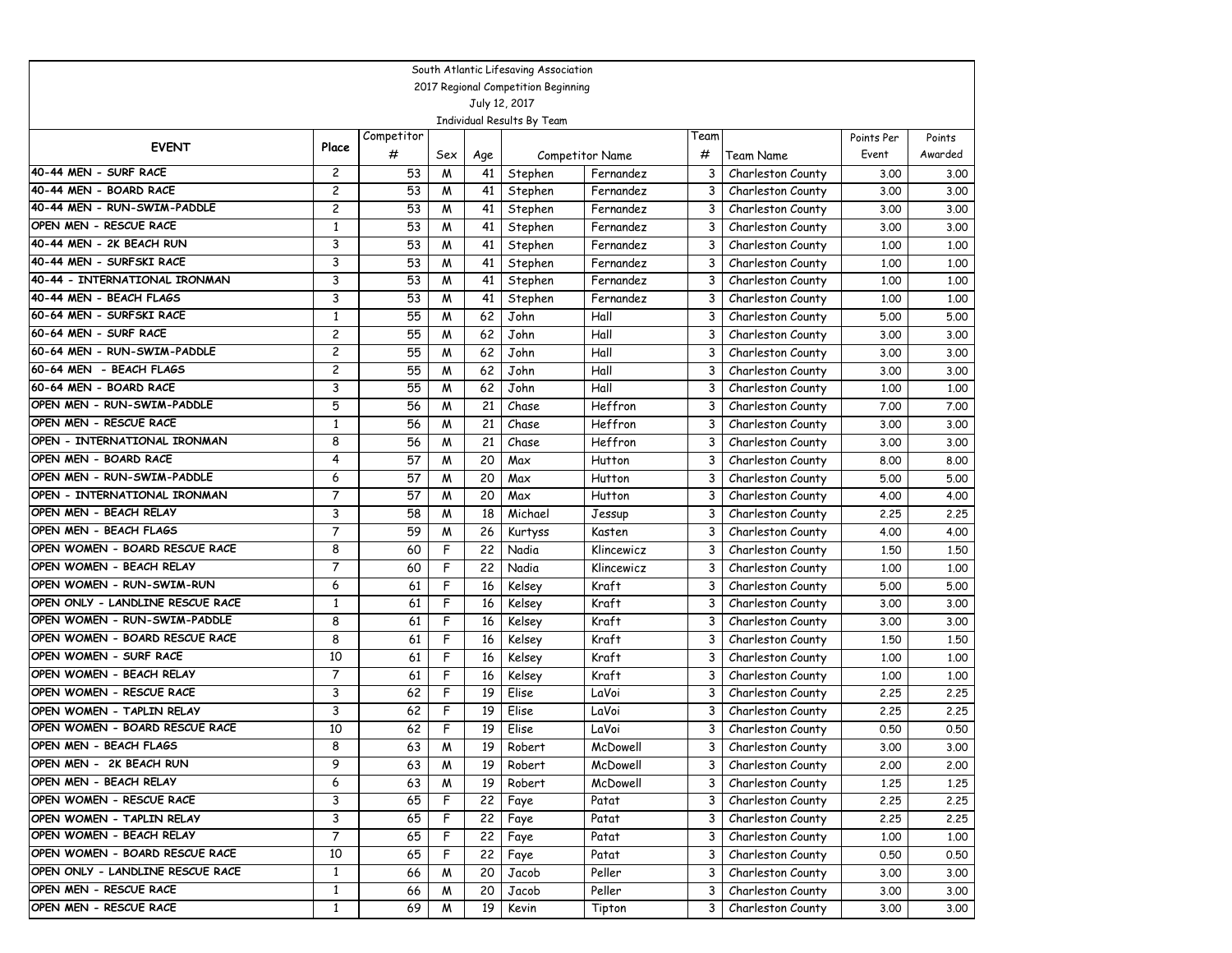|                                                            |                |            |        |          | South Atlantic Lifesaving Association |                    |        |                    |              |              |
|------------------------------------------------------------|----------------|------------|--------|----------|---------------------------------------|--------------------|--------|--------------------|--------------|--------------|
|                                                            |                |            |        |          | 2017 Regional Competition Beginning   |                    |        |                    |              |              |
|                                                            |                |            |        |          | July 12, 2017                         |                    |        |                    |              |              |
|                                                            |                |            |        |          | Individual Results By Team            |                    |        |                    |              |              |
| <b>EVENT</b>                                               | Place          | Competitor |        |          |                                       |                    | Team   |                    | Points Per   | Points       |
|                                                            |                | #          | Sex    | Age      |                                       | Competitor Name    | #      | Team Name          | Event        | Awarded      |
| OPEN MEN - BEACH RELAY                                     | 6              | 69         | M      | 19       | Kevin                                 | Tipton             | 3      | Charleston County  | 1,25         | 1.25         |
| OPEN WOMEN - BOARD RESCUE RACE                             | 1              | 70         | F      | 18       | Peyton                                | Wilson             | 3      | Charleston County  | 6.00         | 6.00         |
| OPEN WOMEN - RUN-SWIM-PADDLE                               | 6              | 70         | F      | 18       | Peyton                                | Wilson             | 3      | Charleston County  | 5.00         | 5.00         |
| OPEN WOMEN - SURF RACE                                     | $\overline{7}$ | 70         | F      | 18       | Peyton                                | Wilson             | 3      | Charleston County  | 4.00         | 4.00         |
| OPEN WOMEN - RESCUE RACE                                   | 3              | 70         | F      | 18       | Peyton                                | Wilson             | 3      | Charleston County  | 2.25         | 2.25         |
| OPEN WOMEN - TAPLIN RELAY                                  | 3              | 70         | F      | 18       | Peyton                                | Wilson             | 3      | Charleston County  | 2.25         | 2,25         |
| 40-44 MEN - BOARD RACE                                     | $\mathbf{1}$   | 71         | M      | 41       | Shaun                                 | Buen               | 5      | Corolla            | 5.00         | 5.00         |
| 40-44 MEN - BEACH FLAGS<br>40-44 MEN - 2K BEACH RUN        | $\mathbf{1}$   | 71         | M      | 41       | Shaun                                 | Buen               | 5      | Corolla            | 5.00         | 5.00         |
|                                                            | $\overline{c}$ | 71         | W      | 41       | Shaun                                 | Buen               | 5      | Corolla            | 3.00         | 3.00         |
| 40-44 MEN - RUN-SWIM-RUN                                   | $\overline{c}$ | 71         | M      | 41       | Shaun                                 | Buen               | 5      | Corolla            | 3.00         | 3.00         |
| 40-44 - INTERNATIONAL IRONMAN                              | $\overline{c}$ | 71         | W      | 41       | Shaun                                 | Buen               | 5      | Corolla            | 3.00         | 3.00         |
| OPEN MEN - BEACH RELAY<br>40-44 MEN - SURF RACE            | 3              | 71         | M      | 41       | Shaun                                 | Buen               | 5      | Corolla            | 2.25         | 2.25         |
| 40-44 MEN - RUN-SWIM-PADDLE                                | 3              | 71         | M      | 41       | Shaun                                 | Buen               | 5      | Corolla            | 1,00         | 1,00         |
| OPEN MEN - 2K BEACH RUN                                    | 3<br>4         | 71         | M      | 41       | Shaun                                 | Buen               | 5      | Corolla            | 1,00         | 1,00         |
|                                                            |                | 72         | M      | 20       | Michael                               | Elwood             | 5      | Corolla            | 8.00         | 8.00         |
| OPEN ONLY - LANDLINE RESCUE RACE<br>OPEN MEN - BEACH RELAY | 3              | 72         | M      | 20       | Michael                               | Elwood             | 5      | Corolla            | 2.25         | 2.25         |
| OPEN ONLY - LANDLINE RESCUE RACE                           | 3              | 72         | W      | 20       | Michael                               | Elwood             | 5      | Corolla            | 2.25         | 2.25         |
| OPEN MEN - RUN-SWIM-RUN                                    | 3              | 73         | M      | 25       | Matthew                               | Falgoust           | 5      | Corolla            | 2.25         | 2.25         |
| OPEN MEN - SURF RACE                                       | 4<br>5         | 74         | M      | 21       | Bradley                               | Gibble             | 5      | Corolla            | 8.00         | 8.00         |
| OPEN MEN - BOARD RESCUE RACE                               |                | 74         | M      | 21       | Bradley                               | Gibble             | 5      | Corolla            | 7.00         | 7.00         |
| OPEN ONLY - LANDLINE RESCUE RACE                           | 1<br>3         | 74<br>75   | M      | 21<br>22 | Bradley<br>Chris                      | Gibble             | 5<br>5 | Corolla            | 6.00         | 6.00         |
| OPEN MEN - BEACH RELAY                                     |                | 75         | W      | 22       |                                       | Harvey             | 5      | Corolla            | 2.25         | 2.25         |
| OPEN WOMEN - BOARD RESCUE RACE                             | 3<br>3         | 76         | W<br>F | 23       | Chris<br>Ella                         | Harvey             | 5      | Corolla            | 2.25         | 2.25         |
| OPEN WOMEN - BOARD RACE                                    | 8              | 76         | F      | 23       | Ella                                  | Kloster            | 5      | Corolla            | 4.50         | 4.50         |
|                                                            | $\overline{c}$ | 76         | F      | 23       | Ella                                  | Kloster<br>Kloster | 5      | Corolla<br>Corolla | 3.00         | 3.00         |
| OPEN WOMEN - TAPLIN RELAY<br>OPEN WOMEN - BEACH RELAY      | 4              | 76         | F      | 23       | Ella                                  | Kloster            | 5      | Corolla            | 2.50<br>2,00 | 2.50<br>2,00 |
| OPEN WOMEN - RESCUE RACE                                   | 6              | 76         | F      | 23       | Ella                                  | Kloster            | 5      | Corolla            | 1,25         | 1,25         |
| OPEN WOMEN - BEACH FLAGS                                   | $\overline{c}$ | 77         | F      | 20       | Frances                               | Koback             | 5      | Corolla            | 10.00        | 10.00        |
| OPEN WOMEN - 2K BEACH RUN                                  | 8              | 77         | F      | 20       | Frances                               | Koback             | 5      | Corolla            | 3.00         | 3.00         |
| OPEN WOMEN - TAPLIN RELAY                                  | $\overline{c}$ | 77         | F      | 20       | Frances                               | Koback             | 5      | Corolla            | 2.50         | 2,50         |
| OPEN WOMEN - BEACH RELAY                                   | 4              | 77         | F      | 20       | Frances                               | Koback             | 5      | Corolla            | 2,00         | 2.00         |
| OPEN WOMEN - RESCUE RACE                                   | 6              | 77         | F      | 20       | Frances                               | Koback             | 5      | Corolla            | 1,25         | 1,25         |
| OPEN WOMEN - SURFSKI RACE                                  | 10             | 77         | F      | 20 I     | Frances                               | Koback             | 5.     | Corolla            | 1.00         | 1.00         |
| OPEN MEN - BOARD RACE                                      | 3              | 78         | M      | 39       | Zack                                  | Lobisch            | 5      | Corolla            | 9.00         | 9.00         |
| OPEN MEN - BOARD RESCUE RACE                               | $\mathbf{1}$   | 78         | M      | 39       | Zack                                  | Lobisch            | 5      | Corolla            | 6.00         | 6.00         |
| 35-39 MEN - BOARD RACE                                     | 1              | 78         | M      | 39       | Zack                                  | Lobisch            | 5.     | Corolla            | 5.00         | 5.00         |
| 35-39 MEN - 2K BEACH RUN                                   | 2              | 78         | M      | 39       | Zack                                  | Lobisch            | 5      | Corolla            | 3.00         | 3.00         |
| 35-39 MEN - RUN-SWIM-PADDLE                                | 3              | 78         | M      | 39       | Zack                                  | Lobisch            | 5      | Corolla            | 1,00         | 1.00         |
| OPEN WOMEN - SURF RACE                                     | $\mathbf{1}$   | 79         | F.     | 23       | Bailie                                | Monahan            | 5      | Corolla            | 12.00        | 12.00        |
| OPEN WOMEN - RUN-SWIM-RUN                                  | 3              | 79         | F      | 23       | Bailie                                | Monahan            | 5      | Corolla            | 9.00         | 9.00         |
| OPEN WOMEN - BOARD RESCUE RACE                             | 3              | 79         | F      | 23       | Bailie                                | Monahan            | 5      | Corolla            | 4.50         | 4.50         |
|                                                            |                |            |        |          |                                       |                    |        |                    |              |              |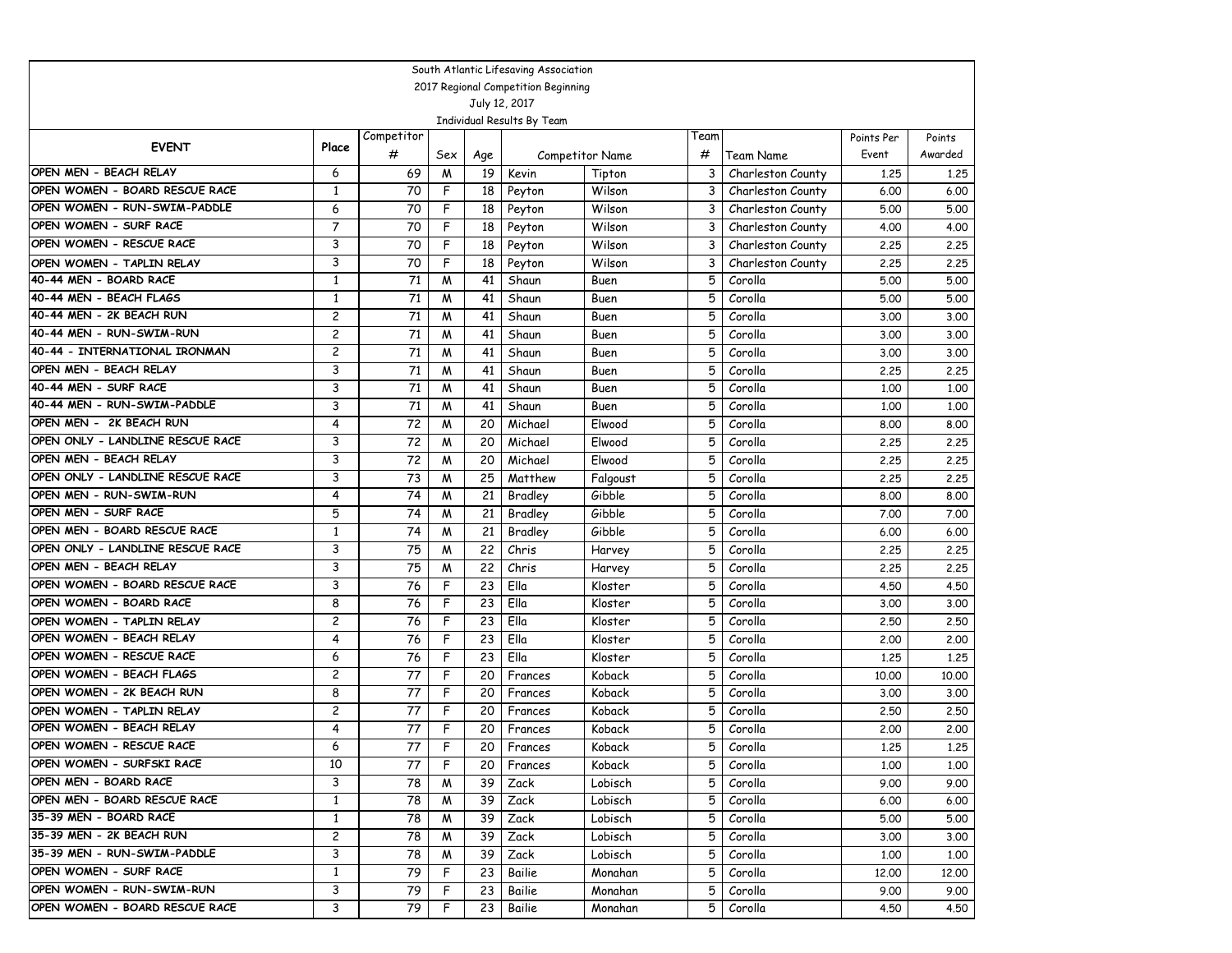|                                  |                |                 |     |                 | South Atlantic Lifesaving Association |                 |      |                    |            |         |
|----------------------------------|----------------|-----------------|-----|-----------------|---------------------------------------|-----------------|------|--------------------|------------|---------|
|                                  |                |                 |     |                 | 2017 Regional Competition Beginning   |                 |      |                    |            |         |
|                                  |                |                 |     |                 | July 12, 2017                         |                 |      |                    |            |         |
|                                  |                |                 |     |                 | Individual Results By Team            |                 |      |                    |            |         |
| <b>EVENT</b>                     | Place          | Competitor      |     |                 |                                       |                 | Team |                    | Points Per | Points  |
|                                  |                | #               | Sex | Age             |                                       | Competitor Name | #    | Team Name          | Event      | Awarded |
| OPEN WOMEN - RUN-SWIM-PADDLE     | $\overline{7}$ | 79              | F   | 23              | Bailie                                | Monahan         | 5    | Corolla            | 4.00       | 4.00    |
| OPEN WOMEN - TAPLIN RELAY        | $\overline{c}$ | 79              | F   | 23              | Bailie                                | Monahan         | 5    | Corolla            | 2.50       | 2.50    |
| OPEN WOMEN - RESCUE RACE         | 6              | $\overline{79}$ | F   | 23              | Bailie                                | Monahan         | 5    | Corolla            | 1.25       | 1,25    |
| OPEN WOMEN - BEACH RELAY         | 10             | $\overline{79}$ | F   | $\overline{23}$ | Bailie                                | Monahan         | 5    | Corolla            | 0.25       | 0.25    |
| OPEN WOMEN - TAPLIN RELAY        | 2              | 80              | F   | 21              | Madeline                              | Tiffin          | 5    | Corolla            | 2.50       | 2.50    |
| OPEN ONLY - LANDLINE RESCUE RACE | 3              | 80              | F   | 21              | Madeline                              | Tiffin          | 5    | Corolla            | 2.25       | 2.25    |
| OPEN WOMEN - RESCUE RACE         | 6              | 80              | F   | 21              | Madeline                              | Tiffin          | 5    | Corolla            | 1,25       | 1,25    |
| OPEN WOMEN - BEACH RELAY         | 10             | 80              | F   | 21              | Madeline                              | Tiffin          | 5    | Corolla            | 0.25       | 0.25    |
| OPEN WOMEN - SURF RACE           | 6              | 81              | F   | 22              | Kayla                                 | Aitken          | 7    | Hilton Head        | 5.00       | 5.00    |
| OPEN WOMEN - 2K BEACH RUN        | 3              | 82              | F   | 24              | Christieanna                          | Apon            | 7    | Hilton Head        | 9.00       | 9.00    |
| OPEN WOMEN - BEACH RELAY         | $\overline{c}$ | 82              | F   | 24              | Christieanna                          | Apon            | 7    | Hilton Head        | 2.50       | 2.50    |
| OPEN MEN - BEACH FLAGS           | 10             | 83              | M   | 20              | David                                 | <b>Black</b>    | 7    | <b>Hilton Head</b> | 1.00       | 1.00    |
| OPEN MEN - BEACH FLAGS           | 3              | 86              | M   | 22              | Jacob                                 | Dummermuth      | 7    | Hilton Head        | 9.00       | 9.00    |
| OPEN WOMEN - BEACH RELAY         | $\overline{c}$ | 87              | F   | 25              | Rebecca                               | Gerner          | 7    | Hilton Head        | 2.50       | 2.50    |
| OPEN WOMEN - SURF RACE           | 8              | 89              | F   | 22              | Maisey                                | Kent            | 7    | Hilton Head        | 3.00       | 3.00    |
| OPEN WOMEN - RUN-SWIM-RUN        | 10             | 89              | F   | 22              | Maisey                                | Kent            | 7    | Hilton Head        | 1.00       | 1.00    |
| OPEN WOMEN - BEACH FLAGS         | 4              | 93              | F   | 20              | Cheyenne                              | Polverine       | 7    | Hilton Head        | 8.00       | 8.00    |
| OPEN WOMEN - BEACH RELAY         | 2              | 93              | F   | 20              | Cheyenne                              | Polverine       | 7    | Hilton Head        | 2.50       | 2.50    |
| 55-59 - INTERNATIONAL IRONMAN    | $\mathbf{1}$   | 94              | M   | 59              | Alan                                  | Reece           | 7    | <b>Hilton Head</b> | 5.00       | 5.00    |
| 55-59 MEN - 2K BEACH RUN         | $\overline{c}$ | 94              | M   | 59              | Alan                                  | Reece           | 7    | Hilton Head        | 3.00       | 3.00    |
| 55-59 MEN - SURF RACE            | $\overline{c}$ | 94              | W   | 59              | Alan                                  | Reece           | 7    | <b>Hilton Head</b> | 3.00       | 3.00    |
| 55-59 MEN - BOARD RACE           | $\overline{c}$ | 94              | W   | 59              | Alan                                  | Reece           |      | Hilton Head        | 3.00       | 3.00    |
| 55-59 MEN - RUN-SWIM-RUN         | $\overline{c}$ | 94              | M   | 59              | Alan                                  | Reece           | 7    | Hilton Head        | 3.00       | 3.00    |
| 55-59 MEN - BEACH FLAGS          | 3              | 94              | W   | 59              | Alan                                  | Reece           | 7    | Hilton Head        | 1.00       | 1.00    |
| OPEN WOMEN - 2K BEACH RUN        | $\overline{7}$ | 95              | F   | 22              | Kristin                               | Schmidt         | 7    | <b>Hilton Head</b> | 4.00       | 4.00    |
| OPEN WOMEN - BEACH FLAGS         | 5              | 97              | F   | 26              | Taylor                                | Smith           |      | Hilton Head        | 7.00       | 7.00    |
| OPEN WOMEN - BEACH RELAY         | $\overline{c}$ | 97              | F   | 26              | Taylor                                | Smith           | 7    | Hilton Head        | 2.50       | 2.50    |
| OPEN WOMEN - RUN-SWIM-RUN        | 8              | 98              | F   | 21              | Megan                                 | Strickland      | 7    | Hilton Head        | 3.00       | 3.00    |
| OPEN WOMEN - 2K BEACH RUN        | 4              | 101             | F   | 29              | Jacqueline                            | Brengel         | 8    | Horry County       | 8.00       | 8.00    |
| OPEN WOMEN - SURFSKI RACE        | 5              | 101             | F   | 29              | Jacqueline                            | Brengel         | 8    | Horry County       | 7.00       | 7.00    |
| OPEN - INTERNATIONAL IRONWOMAN   | 8              | 101             | F   | 29              | Jacqueline                            | Brengel         | 8    | Horry County       | 3.00       | 3.00    |
| OPEN WOMEN - RESCUE RACE         | 5              | 101             | F   | 29              | Jacqueline                            | Brengel         | 8    | Horry County       | 1.75       | 1.75    |
| OPEN WOMEN - TAPLIN RELAY        | 10             | 101             | F   | 29              | Jacqueline                            | Brengel         | 8    | Horry County       | 0.25       | 0.25    |
| OPEN ONLY - LANDLINE RESCUE RACE | 2              | 102             | M   | 27              | Marcus                                | Fichtner        |      | 8 Horry County     | 2.50       | 2.50    |
| OPEN MEN - RUN-SWIM-PADDLE       | 10             | 103             | M   | 22              | Craig                                 | Fleury          |      | 8 Horry County     | 1.00       | 1.00    |
| OPEN MEN - RESCUE RACE           | 8              | 103             | M   | 22              | Craig                                 | Fleury          |      | 8 Horry County     | 0.75       | 0.75    |
| OPEN MEN - RUN-SWIM-RUN          | 5              | 104             | M   | 23              | Juraj                                 | Hlavek          | 8    | Horry County       | 7.00       | 7.00    |
| OPEN MEN - BEACH RELAY           | 7              | 104             | M   | 23              | Juraj                                 | Hlavek          | 8    | Horry County       | 1.00       | 1.00    |
| OPEN MEN - RESCUE RACE           | 8              | 104             | M   | 23              | Juraj                                 | Hlavek          | 8    | Horry County       | 0.75       | 0.75    |
| OPEN WOMEN - BEACH RELAY         | $\mathbf{1}$   | 105             | F   | 17              | Alaina                                | Hellofs         | 8    | Horry County       | 3.00       | 3.00    |
| OPEN WOMEN - BEACH FLAGS         | 8              | 105             | F   | 17              | Alaina                                | Hellofs         | 8    | Horry County       | 3.00       | 3.00    |
| OPEN WOMEN - RESCUE RACE         | 5              | 105             | F   | 17              | Alaina                                | Hellofs         |      | 8 Horry County     | 1.75       | 1.75    |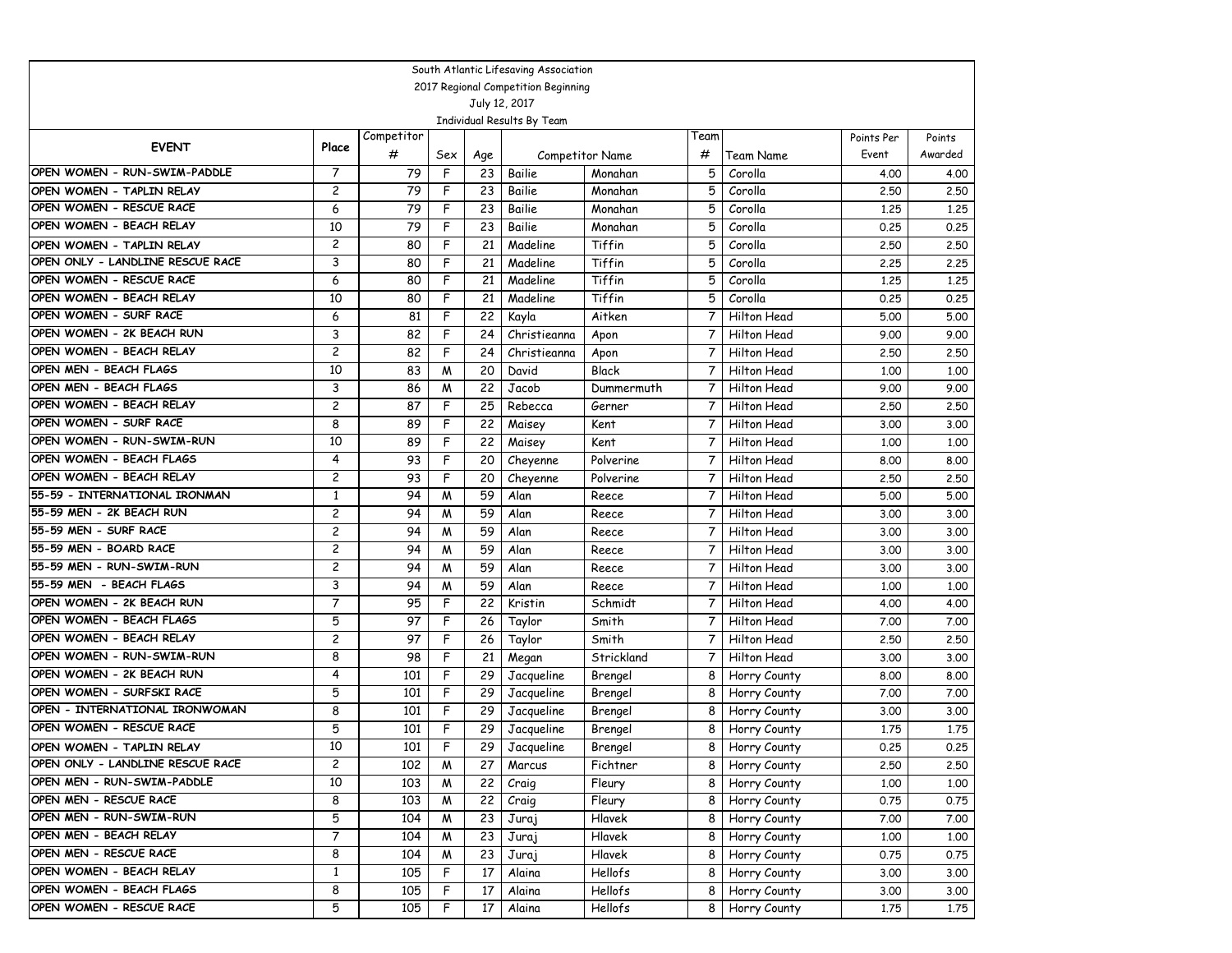|                                  |                |            |     |     | South Atlantic Lifesaving Association |                 |      |                |            |         |
|----------------------------------|----------------|------------|-----|-----|---------------------------------------|-----------------|------|----------------|------------|---------|
|                                  |                |            |     |     | 2017 Regional Competition Beginning   |                 |      |                |            |         |
|                                  |                |            |     |     | July 12, 2017                         |                 |      |                |            |         |
|                                  |                |            |     |     | Individual Results By Team            |                 |      |                |            |         |
| <b>EVENT</b>                     | Place          | Competitor |     |     |                                       |                 | Team |                | Points Per | Points  |
|                                  |                | #          | Sex | Age |                                       | Competitor Name | #    | Team Name      | Event      | Awarded |
| OPEN WOMEN - BEACH RELAY         | 1              | 106        | F   | 24  | Kamila                                | Horejesi        | 8    | Horry County   | 3.00       | 3.00    |
| OPEN ONLY - LANDLINE RESCUE RACE | 4              | 106        | F   | 24  | Kamila                                | Horejesi        | 8    | Horry County   | 2.00       | 2.00    |
| OPEN WOMEN - RESCUE RACE         | 5              | 106        | F   | 24  | Kamila                                | Horejesi        | 8    | Horry County   | 1.75       | 1.75    |
| OPEN WOMEN - BEACH FLAGS         | 10             | 106        | F   | 24  | Kamila                                | Horejesi        | 8    | Horry County   | 1,00       | 1.00    |
| OPEN WOMEN - TAPLIN RELAY        | 10             | 106        | F   | 24  | Kamila                                | Horejesi        | 8    | Horry County   | 0.25       | 0.25    |
| OPEN MEN - SURF RACE             | $\overline{7}$ | 107        | F   | 24  | Karel                                 | Mikota          | 8    | Horry County   | 4.00       | 4.00    |
| OPEN ONLY - LANDLINE RESCUE RACE | 4              | 107        | F   | 24  | Karel                                 | Mikota          | 8    | Horry County   | 2.00       | 2.00    |
| OPEN MEN - RUN-SWIM-RUN          | 10             | 107        | F   | 24  | Karel                                 | Mikota          | 8    | Horry County   | 1,00       | 1.00    |
| OPEN MEN - SURF RACE             | 6              | 108        | M   | 25  | Jakub                                 | Nezdoba         | 8    | Horry County   | 5.00       | 5.00    |
| OPEN ONLY - LANDLINE RESCUE RACE | $\overline{c}$ | 108        | M   | 25  | Jakub                                 | Nezdoba         | 8    | Horry County   | 2.50       | 2.50    |
| OPEN MEN - RUN-SWIM-RUN          | 9              | 108        | M   | 25  | Jakub                                 | Nezdoba         | 8    | Horry County   | 2.00       | 2.00    |
| OPEN MEN - BOARD RESCUE RACE     | 9              | 108        | M   | 25  | Jakub                                 | Nezdoba         | 8    | Horry County   | 1.00       | 1.00    |
| OPEN WOMEN - SURFSKI RACE        | 6              | 109        | F   | 22  | Courtney                              | Porfilio        | 8    | Horry County   | 5.00       | 5.00    |
| OPEN WOMEN - BEACH RELAY         | $\mathbf{1}$   | 109        | F   | 22  | Courtney                              | Porfilio        | 8    | Horry County   | 3.00       | 3.00    |
| OPEN WOMEN - BEACH FLAGS         | 9              | 109        | F   | 22  | Courtney                              | Porfilio        | 8    | Horry County   | 2.00       | 2.00    |
| OPEN WOMEN - RESCUE RACE         | 5              | 109        | F   | 22  | Courtney                              | Porfilio        | 8    | Horry County   | 1.75       | 1.75    |
| OPEN WOMEN - BOARD RACE          | 10             | 109        | F   | 22  | Courtney                              | Porfilio        | 8    | Horry County   | 1.00       | 1.00    |
| OPEN WOMEN - RESCUE RACE         | 10             | 171        | F   | 28  | May                                   | Lauzon          | 8    | Horry County   | 0.25       | 0.25    |
| OPEN WOMEN - TAPLIN RELAY        | 10             | 171        | F   | 28  | May                                   | Lauzon          | 8    | Horry County   | 0.25       | 0.25    |
| OPEN MEN - BEACH RELAY           | $\overline{7}$ | 172        | W   | 21  | Jacob                                 | Marshall        | 8    | Horry County   | 1.00       | 1.00    |
| OPEN WOMEN - 2K BEACH RUN        | 5              | 173        | F   | 19  | Erin                                  | O'Hagan         | 8    | Horry County   | 7.00       | 7.00    |
| OPEN WOMEN - BEACH RELAY         | $\mathbf{1}$   | 173        | F   | 19  | Erin                                  | O'Hagan         | 8    | Horry County   | 3.00       | 3.00    |
| OPEN ONLY - LANDLINE RESCUE RACE | $\overline{c}$ | 173        | F   | 19  | Erin                                  | O'Hagan         | 8    | Horry County   | 2.50       | 2.50    |
| OPEN WOMEN - RESCUE RACE         | 10             | 173        | F   | 19  | Erin                                  | O'Hagan         | 8    | Horry County   | 0.25       | 0.25    |
| OPEN WOMEN - TAPLIN RELAY        | 10             | 173        | F   | 19  | Erin                                  | O'Hagan         | 8    | Horry County   | 0.25       | 0.25    |
| OPEN WOMEN - RESCUE RACE         | 10             | 174        | F   | 19  | Alexis                                | Porfilio        | 8    | Horry County   | 0.25       | 0.25    |
| OPEN WOMEN - RESCUE RACE         | 10             | 175        | F   | 21  | Kaley                                 | Tyree           | 8    | Horry County   | 0.25       | 0.25    |
| OPEN ONLY - LANDLINE RESCUE RACE | $\overline{c}$ | 177        | W   | 41  | Gunter                                | Bowling         | 8    | Horry County   | 2.50       | 2.50    |
| OPEN MEN - BEACH RELAY           | $\overline{7}$ | 177        | M   | 41  | Gunter                                | Bowling         | 8    | Horry County   | 1,00       | 1,00    |
| OPEN MEN - BOARD RESCUE RACE     | 9              | 177        | W   | 41  | Gunter                                | Bowling         | 8    | Horry County   | 1,00       | 1.00    |
| OPEN ONLY - LANDLINE RESCUE RACE | 4              | 178        | M   | 26  | Benjamin                              | Jones           | 8    | Horry County   | 2,00       | 2.00    |
| OPEN MEN - RESCUE RACE           | 8              | 178        | M   | 26  | Benjamin                              | Jones           | 8    | Horry County   | 0.75       | 0.75    |
| OPEN ONLY - LANDLINE RESCUE RACE | 4              | 198        | W   | 22  | Tyler                                 | Gill            | 8    | Horry County   | 2.00       | 2.00    |
| OPEN MEN - BEACH RELAY           | 7              | 198        | M   | 22  | Tyler                                 | Gill            |      | 8 Horry County | 1.00       | 1.00    |
| OPEN MEN - RESCUE RACE           | 8              | 198        | M   | 22  | Tyler                                 | Gill            |      | 8 Horry County | 0.75       | 0.75    |
| OPEN MEN - TAPLIN RELAY          | $\mathbf{1}$   | 110        | M   | 20  | Dalton                                | Bruce           | 9 I  | Jax Beach      | 3.00       | 3.00    |
| OPEN MEN - BEACH RELAY           | 4              | 110        | M   | 20  | Dalton                                | Bruce           | 9    | Jax Beach      | 2.00       | 2.00    |
| OPEN WOMEN - SURFSKI RACE        | 4              | 111        | F   | 20  | Elise                                 | Byrd            | 9    | Jax Beach      | 8.00       | 8.00    |
| OPEN - INTERNATIONAL IRONWOMAN   | 4              | 111        | F   | 20  | Elise                                 | Byrd            | 9    | Jax Beach      | 8.00       | 8.00    |
| OPEN WOMEN - BOARD RACE          | $\overline{7}$ | 111        | F.  | 20  | Elise                                 | Byrd            | 9    | Jax Beach      | 4.00       | 4.00    |
| OPEN WOMEN - TAPLIN RELAY        | $\mathbf{1}$   | 111        | F   | 20  | Elise                                 | Byrd            | 9    | Jax Beach      | 3.00       | 3.00    |
| OPEN WOMEN - RESCUE RACE         | 4              | 111        | F   | 20  | Elise                                 | Byrd            | 9 I  | Jax Beach      | 2.00       | 2.00    |
|                                  |                |            |     |     |                                       |                 |      |                |            |         |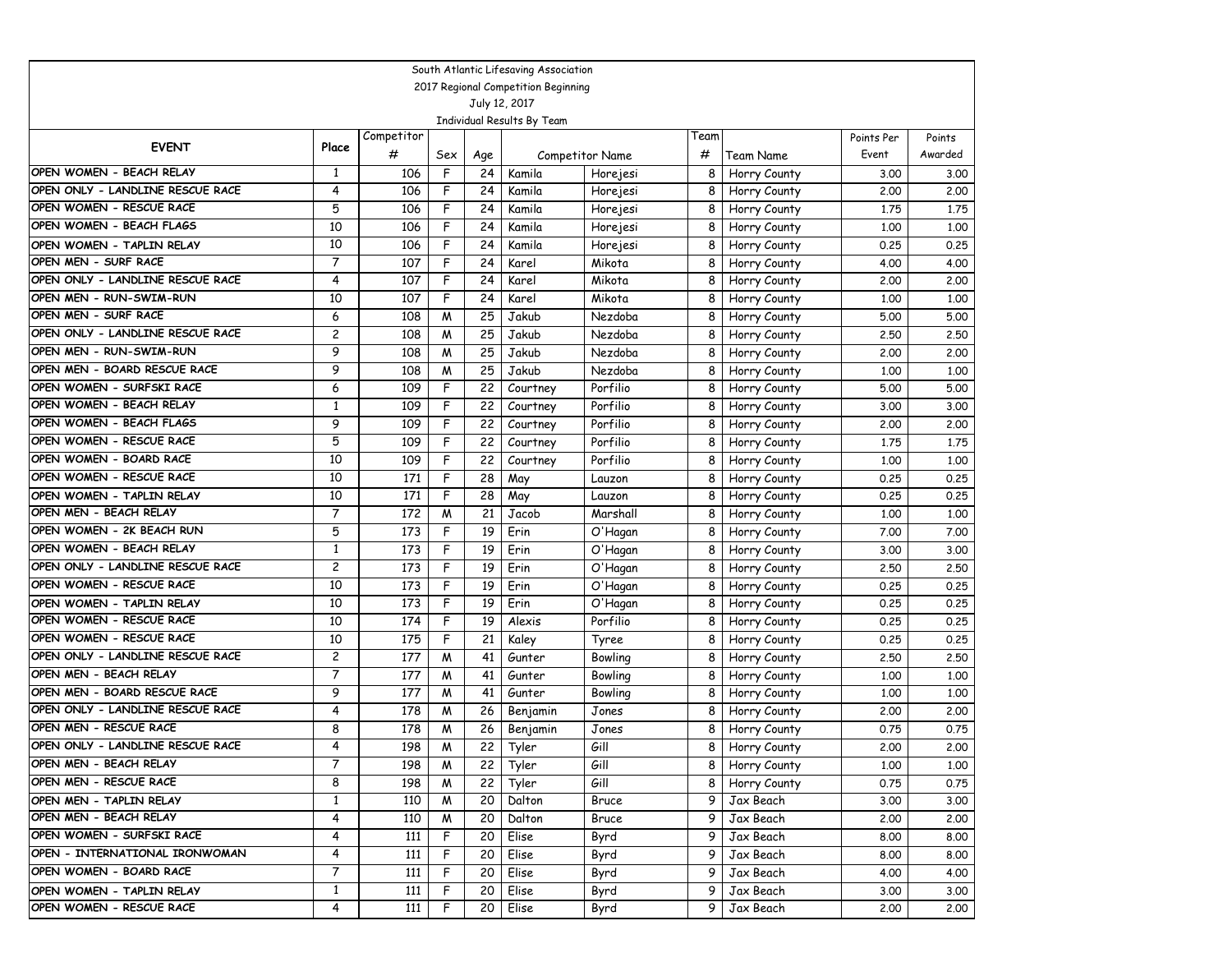|                                                              |                     |            |        |          | South Atlantic Lifesaving Association |                   |                |                        |              |              |
|--------------------------------------------------------------|---------------------|------------|--------|----------|---------------------------------------|-------------------|----------------|------------------------|--------------|--------------|
|                                                              |                     |            |        |          | 2017 Regional Competition Beginning   |                   |                |                        |              |              |
|                                                              |                     |            |        |          | July 12, 2017                         |                   |                |                        |              |              |
|                                                              |                     |            |        |          | Individual Results By Team            |                   |                |                        |              |              |
| <b>EVENT</b>                                                 | Place               | Competitor |        |          |                                       |                   | Team           |                        | Points Per   | Points       |
|                                                              |                     | #          | Sex    | Age      |                                       | Competitor Name   | #              | Team Name              | Event        | Awarded      |
| OPEN WOMEN - BEACH RELAY                                     | 5                   | 111        | F      | 20       | Elise                                 | Byrd              | 9              | Jax Beach              | 1.75         | 1.75         |
| 45-49 MEN - BOARD RACE                                       | 3                   | 112        | W      | 47       | Rob                                   | Emahiser          | 9              | Jax Beach              | 1,00         | 1,00         |
| OPEN MEN - SURFSKI RACE                                      | 4                   | 113        | M      | 32       | Ross                                  | Ghiotto           | 9              | Jax Beach              | 8.00         | 8.00         |
| OPEN MEN - BEACH FLAGS                                       | 4                   | 113        | M      | 32       | Ross                                  | Ghiotto           | 9              | Jax Beach              | 8.00         | 8.00         |
| OPEN MEN - BOARD RACE                                        | 6                   | 113        | M      | 32       | Ross                                  | Ghiotto           | 9              | Jax Beach              | 5.00         | 5.00         |
| 30-34 MEN - RUN-SWIM-PADDLE<br>30-34 - INTERANTIONAL IRONMAN | $\mathbf{1}$        | 113        | M      | 32       | Ross                                  | Ghiotto           | 9              | Jax Beach              | 5.00         | 5.00         |
|                                                              | $\mathbf{1}$        | 113        | M      | 32       | Ross                                  | Ghiotto           | 9              | Jax Beach              | 5.00         | 5.00         |
| 30-34 MEN - SURFSKI RACE<br>30-34 MEN - BEACH FLAGS          | $\overline{c}$      | 113        | W      | 32       | Ross                                  | Ghiotto           | 9              | Jax Beach              | 3.00         | 3.00         |
|                                                              | $\overline{c}$      | 113        | M      | 32       | Ross                                  | Ghiotto           | 9              | Jax Beach              | 3.00         | 3.00         |
| OPEN MEN - TAPLIN RELAY                                      | $\mathbf{1}$        | 113        | M      | 32       | Ross                                  | Ghiotto           | 9              | Jax Beach              | 3.00         | 3.00         |
| OPEN MEN - BEACH RELAY                                       | 4                   | 113        | M      | 32       | Ross                                  | Ghiotto           | 9              | Jax Beach              | 2.00         | 2.00         |
| 30-34 MEN - BOARD RACE<br>30-34 MEN-RUN - SWIM-RUN           | 3                   | 113        | M      | 32       | Ross                                  | Ghiotto           | 9              | Jax Beach              | 1.00         | 1.00         |
|                                                              | 3                   | 113        | M      | 32       | Ross                                  | Ghiotto           | 9              | Jax Beach              | 1,00         | 1.00         |
| 40-44 - INTERNATIONAL IRONMAN                                | $\mathbf{1}$        | 114        | M      | 43       | Bryon                                 | Iveson            | 9              | Jax Beach              | 5.00         | 5.00         |
| 40-44 MEN - SURFSKI RACE<br>40-44 MEN - BEACH FLAGS          | $\overline{c}$      | 114        | M      | 43       | Bryon                                 | Iveson            | 9              | Jax Beach              | 3.00         | 3.00         |
| OPEN MEN - BEACH RELAY                                       | $\overline{c}$      | 114        | M      | 43       | Bryon                                 | Iveson            | 9              | Jax Beach              | 3.00         | 3.00         |
|                                                              | 4                   | 114        | M      | 43       | Bryon                                 | Iveson            | 9              | Jax Beach              | 2.00         | 2.00         |
| 40-44 MEN - BOARD RACE                                       | 3                   | 114        | M      | 43       | Bryon                                 | Iveson            | 9              | Jax Beach              | 1,00         | 1.00         |
| OPEN WOMEN - TAPLIN RELAY<br>OPEN MEN - BOARD RACE           | $\overline{7}$      | 115        | F      | 17       | Katie                                 | Karnes            | 9              | Jax Beach              | 1,00         | 1.00         |
| OPEN MEN - RUN-SWIM-PADDLE                                   | $\overline{c}$<br>3 | 116        | W      | 22       | Matt                                  | Lydon             | 9              | Jax Beach              | 10.00        | 10.00        |
| OPEN - INTERNATIONAL IRONMAN                                 | 4                   | 116        | W      | 22<br>22 | Matt                                  | Lydon             | 9<br>9         | Jax Beach              | 9.00         | 9.00         |
| OPEN MEN - BOARD RESCUE RACE                                 |                     | 116        | W      | 22       | Matt                                  | Lydon             | 9              | Jax Beach              | 8.00         | 8.00         |
|                                                              | 3<br>$\mathbf{1}$   | 116        | W      | 22       | Matt                                  | Lydon             |                | Jax Beach              | 4.50         | 4.50         |
| OPEN MEN - TAPLIN RELAY<br>OPEN MEN - RESCUE RACE            | 4                   | 116        | W      | 22       | Matt                                  | Lydon             | 9              | Jax Beach              | 3.00         | 3.00         |
| OPEN MEN - SURFSKI RACE                                      | 9                   | 116<br>116 | M      | 22       | Matt                                  | Lydon             | 9<br>9         | Jax Beach              | 2.00         | 2,00         |
| 30-34 MEN - BOARD RACE                                       | $\mathbf{1}$        | 117        | M<br>W | 33       | Matt                                  | Lydon<br>O'Connor | 9              | Jax Beach              | 2.00         | 2.00         |
| OPEN MEN - RESCUE RACE                                       | 4                   |            |        | 33       | Kyle                                  | O'Connor          | 9              | Jax Beach              | 5.00         | 5.00         |
| 30-34 MEN - BEACH FLAGS                                      | 3                   | 117        | M      | 33       | Kyle                                  | O'Connor          |                | Jax Beach              | 2.00         | 2.00         |
| OPEN MEN - TAPLIN RELAY                                      | $\overline{7}$      | 117<br>117 | M<br>W | 33       | Kyle                                  | O'Connor          | 9<br>9         | Jax Beach<br>Jax Beach | 1,00<br>1,00 | 1,00<br>1.00 |
| OPEN - INTERNATIONAL IRONMAN                                 | 3                   | 118        | M      | 25       | Kyle<br>Eli                           | Phillips          | 9              | Jax Beach              | 9.00         | 9.00         |
| OPEN MEN - RUN-SWIM-PADDLE                                   | 4                   | 118        | M      | 25       | Eli                                   | Phillips          | 9              | Jax Beach              | 8.00         | 8.00         |
| OPEN MEN - SURFSKI RACE                                      | 5                   | 118        | W      | 25       | Eli                                   | Phillips          | 9              | Jax Beach              | 7.00         | 7.00         |
| OPEN MEN - RUN-SWIM-RUN                                      | 6                   | 118        | M      | 25       | Eli                                   | Phillips          | 9              | Jax Beach              | 5.00         | 5.00         |
| OPEN MEN - BOARD RESCUE RACE                                 | 3                   | 118        | M      | 25       | Eli                                   | Phillips          | 9 <sup>1</sup> | Jax Beach              | 4.50         | 4.50         |
| OPEN MEN - TAPLIN RELAY                                      | $\mathbf{1}$        | 118        | M      | 25       | Eli                                   | Phillips          | 9              | Jax Beach              | 3.00         | 3.00         |
| OPEN MEN - RESCUE RACE                                       | 4                   | 118        | M      | 25       | Eli                                   | Phillips          | 9              | Jax Beach              | 2.00         | 2.00         |
| OPEN MEN - RESCUE RACE                                       | 4                   | 119        |        | 21       | Vasili                                | Plegi             | 9              | Jax Beach              | 2.00         | 2.00         |
| OPEN MEN - TAPLIN RELAY                                      | 7                   | 119        | M<br>M | 21       | Vasili                                | Plegi             | 9              | Jax Beach              | 1,00         | 1.00         |
| OPEN MEN - TAPLIN RELAY                                      | $\overline{7}$      | 120        | M      | 25       | Gordon                                | VanDusen          | 9              | Jax Beach              | 1,00         | 1.00         |
| 60-64 WOMEN - 2K BEACH RUN                                   | $\mathbf{1}$        | 121        | F      | 64       | Susan                                 | Wallis            | 9              | Jax Beach              | 5.00         | 5.00         |
| 60-64 WOMEN - BOARD RACE                                     | $\mathbf{1}$        |            | F      |          |                                       | Wallis            | 9              |                        | 5.00         |              |
|                                                              |                     | 121        |        | 64       | Susan                                 |                   |                | Jax Beach              |              | 5.00         |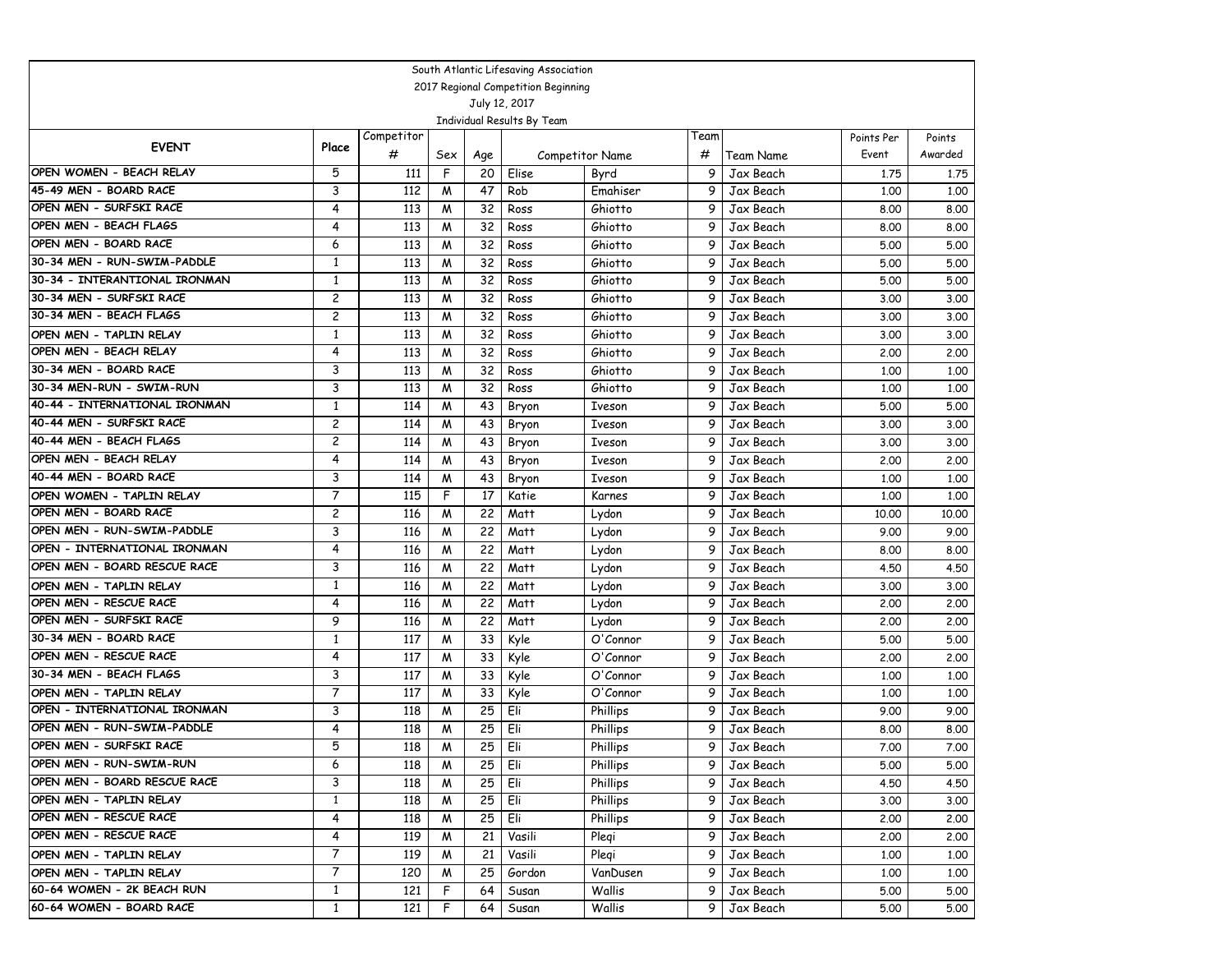|                                                       |                                  |            |        |          | South Atlantic Lifesaving Association |                     |                |                        |               |               |
|-------------------------------------------------------|----------------------------------|------------|--------|----------|---------------------------------------|---------------------|----------------|------------------------|---------------|---------------|
|                                                       |                                  |            |        |          | 2017 Regional Competition Beginning   |                     |                |                        |               |               |
|                                                       |                                  |            |        |          | July 12, 2017                         |                     |                |                        |               |               |
|                                                       |                                  |            |        |          | Individual Results By Team            |                     |                |                        |               |               |
| <b>EVENT</b>                                          | Place                            | Competitor |        |          |                                       |                     | Team           |                        | Points Per    | Points        |
|                                                       |                                  | #          | Sex    | Age      |                                       | Competitor Name     | #              | Team Name              | Event         | Awarded       |
| 60-64 WOMEN - RUN-SWIM-PADDLE                         | $\mathbf{1}$                     | 121        | F      | 64       | Susan                                 | Wallis              | 9              | Jax Beach              | 5.00          | 5.00          |
| 60-64 WOMEN - SURF RACE                               | $\overline{c}$                   | 121        | F      | 64       | Susan                                 | Wallis              | 9              | Jax Beach              | 3.00          | 3.00          |
| 60-64 WOMEN - RUN-SWIM-RUN                            | $\overline{c}$                   | 121        | F      | 64       | Susan                                 | Wallis              | 9              | Jax Beach              | 3.00          | 3.00          |
| 60-64 WOMEN - SURFSKI RACE                            | $\overline{c}$                   | 121        | F      | 64       | Susan                                 | Wallis              | 9              | Jax Beach              | 3.00          | 3.00          |
| 60-64 - INTERNATIONAL IRONWOMAN                       | 2                                | 121        | F      | 64       | Susan                                 | Wallis              | 9              | Jax Beach              | 3.00          | 3.00          |
| 60-64 WOMEN - BEACH FLAGS                             | 2                                | 121        | F      | 64       | Susan                                 | Wallis              | 9              | Jax Beach              | 3.00          | 3.00          |
| OPEN - INTERNATIONAL IRONWOMAN                        | $\overline{c}$                   | 122        | F      | 24       | Kaitlin                               | Whited              | 9              | Jax Beach              | 10,00         | 10.00         |
| OPEN WOMEN - RUN-SWIM-PADDLE                          | 3                                | 122        | F      | 24       | Kaitlin                               | Whited              | 9              | Jax Beach              | 9.00          | 9.00          |
| OPEN WOMEN - SURFSKI RACE                             | 3                                | 122        | F      | 24       | Kaitlin                               | Whited              | 9              | Jax Beach              | 9.00          | 9.00          |
| OPEN WOMEN - BOARD RACE                               | 4                                | 122        | F      | 24       | Kaitlin                               | Whited              | 9              | Jax Beach              | 8.00          | 8.00          |
| OPEN WOMEN - BOARD RESCUE RACE                        | $\overline{c}$                   | 122        | F      | 24       | Kaitlin                               | Whited              | 9              | Jax Beach              | 5.00          | 5.00          |
| OPEN WOMEN - TAPLIN RELAY<br>OPEN WOMEN - RESCUE RACE | $\mathbf{1}$                     | 122        | F      | 24       | Kaitlin                               | Whited              | 9              | Jax Beach              | 3.00          | 3.00          |
|                                                       | 4                                | 122        | F      | 24       | Kaitlin                               | Whited              | 9              | Jax Beach              | 2.00          | 2.00          |
| OPEN WOMEN - BEACH RELAY                              | 5                                | 122        | F      | 24       | Kaitlin                               | Whited              | 9              | Jax Beach              | 1.75          | 1.75          |
| 45-49 MEN - BOARD RACE<br>OPEN MEN - SURFSKI RACE     | 1                                | 123        | M      | 48       | Thomas                                | Wright              | 9              | Jax Beach              | 5.00          | 5.00          |
| 45-49 - INTERNATIONAL IRONMAN                         | 6                                | 123        | M      | 48       | Thomas                                | Wright              | 9              | Jax Beach              | 5.00          | 5.00          |
| 45-49 MEN - BEACH FLAGS                               | $\mathbf{1}$                     | 123        | M      | 48       | Thomas                                | Wright              | 9              | Jax Beach              | 5.00          | 5.00          |
| 44-49 MEN - SURF RACE                                 | 1                                | 123        | M      | 48       | Thomas                                | Wright              | 9              | Jax Beach              | 5.00          | 5.00          |
| 45-49 MEN - RUN-SWIM-PADDLE                           | $\overline{c}$                   | 123        | M      | 48       | Thomas                                | Wright              | 9              | Jax Beach              | 3.00          | 3.00          |
| 45-49 MEN - RUN-SWIM-RUN                              | $\overline{c}$<br>$\overline{c}$ | 123        | W      | 48       | Thomas                                | Wright              | 9              | Jax Beach              | 3.00          | 3.00          |
| 45-49 MEN - SURFSKI RACE                              | $\overline{c}$                   | 123        | W      | 48<br>48 | Thomas                                | Wright              | 9<br>9         | Jax Beach              | 3.00          | 3.00          |
| 70+ MEN - SURF RACE                                   | $\mathbf{1}$                     | 123        | W      | 73       | Thomas                                | Wright              | 9              | Jax Beach              | 3.00          | 3.00          |
| 70+ MEN - BEACH FLAGS                                 | $\mathbf{1}$                     | 166        | W      | 73       | Tom                                   | Byerly              | 9              | Jax Beach              | 5.00          | 5.00          |
| OPEN WOMEN - SURFSKI RACE                             | $\overline{c}$                   | 166<br>167 | W<br>F | 27       | Tom<br>Kaitlyn                        | Byerly<br>Shemenski | 9              | Jax Beach<br>Jax Beach | 5.00          | 5.00<br>10.00 |
| OPEN - INTERNATIONAL IRONWOMAN                        | $\overline{7}$                   | 167        | F      | 27       | Kaitlyn                               | Shemenski           | 9              | Jax Beach              | 10,00<br>4.00 | 4.00          |
| OPEN WOMEN - TAPLIN RELAY                             | $\mathbf{1}$                     | 167        | F      | 27       | Kaitlyn                               | Shemenski           | 9              | Jax Beach              | 3.00          | 3.00          |
| 30-34 WOMEN - 2K BEACH RUN                            | $\overline{c}$                   | 169        | F      | 33       | Allison                               | Justice             | 9              | Jax Beach              | 3.00          | 3.00          |
| 30-34 WOMEN - SURF RACE                               | $\overline{c}$                   | 169        | F      | 33       | Allison                               | Justice             | 9              | Jax Beach              | 3.00          | 3.00          |
| 30-34 WOMEN - BOARD RACE                              | $\overline{c}$                   | 169        | F      | 33       | Allison                               | Justice             | 9              | Jax Beach              | 3.00          | 3.00          |
| 30-34 WOMEN - RUN-SWIM-PADDLE                         | 2                                | 169        | F      | 33       | Allison                               | Justice             | 9              | Jax Beach              | 3.00          | 3.00          |
| 30-34 WOMEN - RUN-SWIM-RUN                            | $\overline{c}$                   | 169        | F      | 33       | Allison                               | Justice             | 9              | Jax Beach              | 3.00          | 3.00          |
| 30-34 WOMEN - BEACH FLAGS                             | $\overline{c}$                   | 169        | F      | 33       | Allison                               | Justice             | 9              | Jax Beach              | 3.00          | 3.00          |
| OPEN WOMEN - TAPLIN RELAY                             | 1                                | 170        | F.     | 16       | Casey                                 | Hayford             | 9              | Jax Beach              | 3.00          | 3.00          |
| OPEN WOMEN - RESCUE RACE                              | 4                                | 170        | F      | 16       | Casey                                 | Hayford             | 9 <sup>1</sup> | Jax Beach              | 2.00          | 2.00          |
| 60-64 MEN - 2K BEACH RUN                              | $\mathbf{1}$                     | 179        | M      | 63       | Jim                                   | Emery               | 9              | Jax Beach              | 5.00          | 5.00          |
| 60-64 MEN - BOARD RACE                                | $\mathbf{1}$                     | 179        | M      | 63       | Jim                                   | Emery               | 9              | Jax Beach              | 5.00          | 5.00          |
| 60-64 MEN - BEACH FLAGS                               | $\mathbf{1}$                     | 179        | M      | 63       | Jim                                   | Emery               | 9              | Jax Beach              | 5.00          | 5.00          |
| 60-64 MEN - RUN-SWIM-RUN                              | $\overline{c}$                   | 179        | M      | 63       | Jim                                   | Emery               | 9              | Jax Beach              | 3.00          | 3.00          |
| 60-64 MEN - SURFSKI RACE                              | $\overline{c}$                   | 179        | M      | 63       | Jim                                   | Emery               | 9              | Jax Beach              | 3.00          | 3.00          |
| 60-64 MEN - SURF RACE                                 | 3                                | 179        | M      | 63       | Jim                                   | Emery               | 9              | Jax Beach              | 1.00          | 1,00          |
| 60-64 MEN - RUN-SWIM-PADDLE                           | 3                                | 179        | M      | 63       | Jim                                   | Emery               | 91             | Jax Beach              | 1.00          | 1.00          |
|                                                       |                                  |            |        |          |                                       |                     |                |                        |               |               |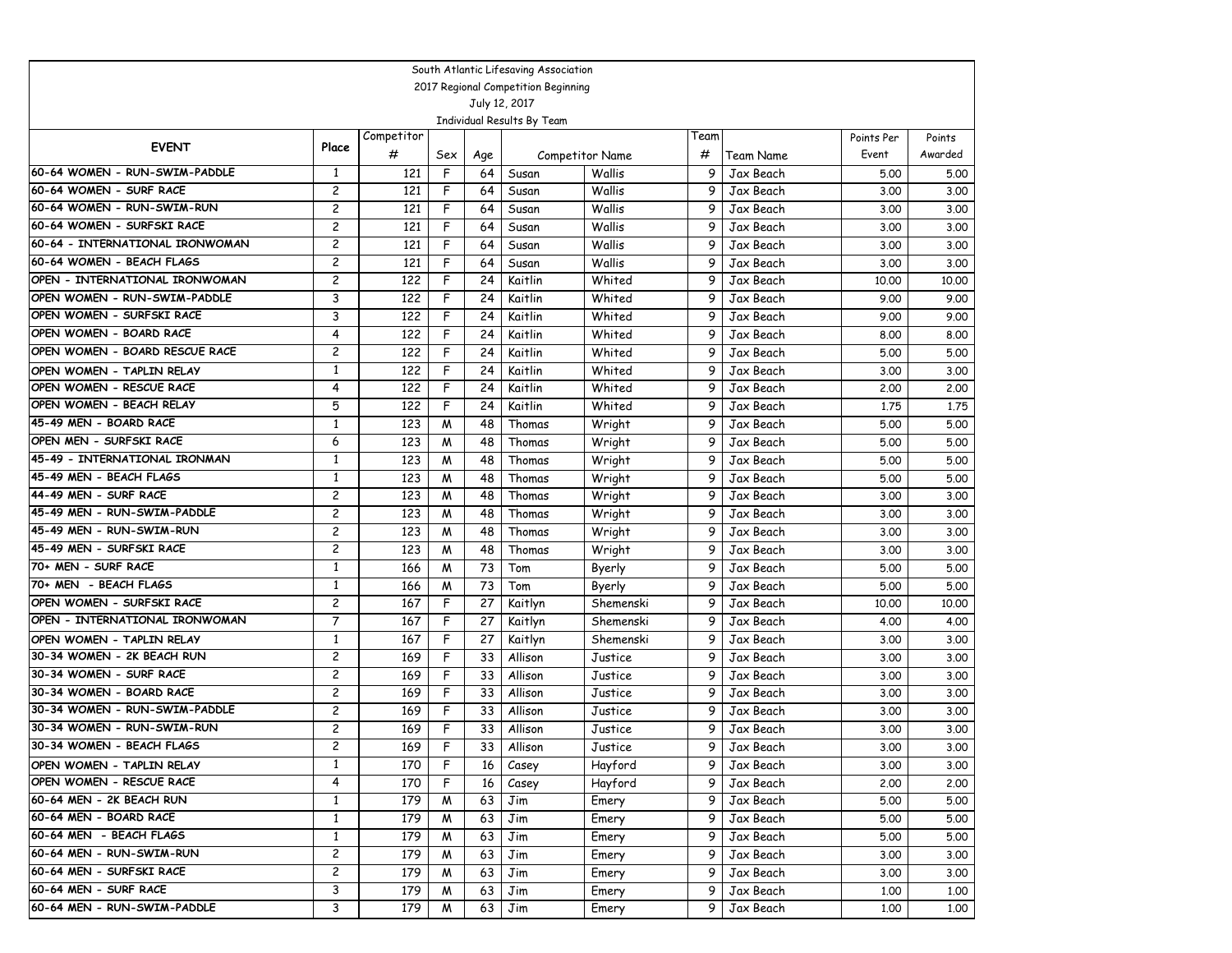|                                                                 |                     |            |        |          | South Atlantic Lifesaving Association |                                    |                 |                           |            |         |
|-----------------------------------------------------------------|---------------------|------------|--------|----------|---------------------------------------|------------------------------------|-----------------|---------------------------|------------|---------|
|                                                                 |                     |            |        |          | 2017 Regional Competition Beginning   |                                    |                 |                           |            |         |
|                                                                 |                     |            |        |          | July 12, 2017                         |                                    |                 |                           |            |         |
|                                                                 |                     |            |        |          | Individual Results By Team            |                                    |                 |                           |            |         |
| <b>EVENT</b>                                                    | Place               | Competitor |        |          |                                       |                                    | Team            |                           | Points Per | Points  |
|                                                                 |                     | #          | Sex    | Age      |                                       | Competitor Name                    | #               | Team Name                 | Event      | Awarded |
| OPEN WOMEN - SURFSKI RACE                                       | 9                   | 191        | F      | 21       | Annie                                 | Garner                             | 9               | Jax Beach                 | 2.00       | 2.00    |
| OPEN WOMEN - BEACH RELAY                                        | 5                   | 191        | F      | 21       | Annie                                 | Garner                             | 9               | Jax Beach                 | 1.75       | 1.75    |
| OPEN WOMEN - TAPLIN RELAY                                       | $\overline{7}$      | 191        | F      | 21       | Annie                                 | Garner                             | 9               | Jax Beach                 | 1,00       | 1,00    |
| 50-54 MEN - SURF RACE                                           | 1                   | 192        | M      | 50       | Cleve                                 | Cooney                             | 9               | Jax Beach                 | 5.00       | 5.00    |
| 50-54 MEN - SURFSKI RACE                                        | 1                   | 192        | M      | 50       | Cleve                                 | Cooney                             | 9               | Jax Beach                 | 5.00       | 5.00    |
| 50-54 MEN - 2K BEACH RUN                                        | 2                   | 192        | M      | 50       | Cleve                                 | Cooney                             | 9               | Jax Beach                 | 3.00       | 3.00    |
| 50-54 MEN - BEACH FLAGS                                         | $\overline{c}$      | 192        | M      | 50       | Cleve                                 | Cooney                             | 9               | Jax Beach                 | 3.00       | 3.00    |
| OPEN MEN - TAPLIN RELAY                                         | $\overline{7}$      | 192        | M      | 50       | Cleve                                 | Cooney                             | 9               | Jax Beach                 | 1,00       | 1,00    |
| OPEN MEN - BEACH RELAY                                          | 4                   | 196        | M      | 15       | Brandon                               | Martin                             | 9               | Jax Beach                 | 2,00       | 2.00    |
| OPEN MEN - 2K BEACH RUN                                         | 1                   | 197        | M      | 22       | <b>Bradley</b>                        | Langenberg                         | 9               | Jax Beach                 | 12         | 12      |
| 44-49 MEN - SURF RACE                                           | 1                   | 199        | M      | 45       | Bill                                  | Horn                               | 9               | Jax Beach                 | 5.00       | 5.00    |
| 45-49 MEN - RUN-SWIM-PADDLE                                     | 1                   | 199        | M      | 45       | Bill                                  | Horn                               | 9               | Jax Beach                 | 5.00       | 5.00    |
| 45-49 MEN - RUN-SWIM-RUN                                        | 1                   | 199        | M      | 45       | Bill                                  | Horn                               | 9               | Jax Beach                 | 5.00       | 5.00    |
| 45-49 MEN - SURFSKI RACE<br>45-49 MEN - BOARD RACE              | 1                   | 199        | M      | 45       | Bill                                  | Horn                               | 9               | Jax Beach                 | 5.00       | 5.00    |
|                                                                 | 2                   | 199        | M      | 45       | Bill                                  | Horn                               | 9               | Jax Beach                 | 3.00       | 3.00    |
| 45-49 - INTERNATIONAL IRONMAN<br>OPEN WOMEN - BOARD RESCUE RACE | 2                   | 199        | M      | 45       | Bill                                  | Horn                               | 9               | Jax Beach                 | 3.00       | 3.00    |
|                                                                 | 2                   | 204        | F      | 21       | Nicole                                | Emerson                            | 9               | Jax Beach                 | 5.00       | 5.00    |
| OPEN WOMEN - BEACH FLAGS<br>OPEN WOMEN - RESCUE RACE            | 6                   | 204        | F      | 21       | Nicole                                | Emerson                            | 9               | Jax Beach                 | 5.00       | 5.00    |
|                                                                 | 4                   | 204        | F      | 21       | Nicole                                | Emerson                            | 9               | Jax Beach                 | 2,00       | 2.00    |
| OPEN WOMEN - BEACH RELAY                                        | 5                   | 204        | F      | 21       | Nicole                                | Emerson                            | 9               | Jax Beach                 | 1.75       | 1.75    |
| OPEN WOMEN - TAPLIN RELAY<br>OPEN MEN - BEACH FLAGS             | $\overline{7}$      | 204        | F      | 21       | Nicole                                | Emerson                            | 9               | Jax Beach                 | 1,00       | 1,00    |
|                                                                 | $\overline{c}$      | 124        | M      | 22       | Tyler                                 | Burch                              | 13              | Nags Head                 | 10.00      | 10.00   |
| OPEN MEN - BEACH RELAY                                          | 1                   | 124        | M      | 22       | Tyler                                 | Burch                              | 13              | Nags Head                 | 3.00       | 3.00    |
| OPEN MEN - TAPLIN RELAY<br>OPEN MEN - 2K BEACH RUN              | 4                   | 124        | M      | 22       | Tyler                                 | Burch                              | 13              | Nags Head                 | 2,00       | 2,00    |
| OPEN MEN - BEACH RELAY                                          | 6                   | 125        | M      | 19       | Will                                  | Chartrand                          | 13              | Nags Head                 | 5.00       | 5.00    |
| OPEN MEN - RESCUE RACE                                          | 1<br>5              | 125        | M      | 19       | Will                                  | Chartrand                          | 13              | Nags Head                 | 3.00       | 3.00    |
|                                                                 | 10                  | 125        | M      | 19       | Will                                  | Chartrand                          | 13              | Nags Head                 | 1.75       | 1.75    |
| OPEN MEN - TAPLIN RELAY<br>OPEN WOMEN - BEACH RELAY             | 3                   | 125        | M      | 19       | Will                                  | Chartrand                          | 13              | Nags Head                 | 0.25       | 0.25    |
|                                                                 |                     | 126        | F<br>F | 19<br>19 | Alice<br>Alice                        | Desmeules-Caron<br>Desmeules-Caron | 13              | Nags Head                 | 2.25       | 2.25    |
| OPEN WOMEN - TAPLIN RELAY<br>OPEN MEN - RUN-SWIM-RUN            | 8<br>$\overline{7}$ | 126        |        |          |                                       |                                    | 13              | Nags Head                 | 0.75       | 0.75    |
| OPEN MEN - SURF RACE                                            | 8                   | 127        | M      | 23       | Coleman                               | Flynn                              | 13              | Nags Head                 | 4.00       | 4.00    |
| OPEN MEN - RUN-SWIM-PADDLE                                      | 9                   | 127<br>127 | M<br>M | 23<br>23 | Coleman                               | Flynn                              | 13              | Nags Head                 | 3.00       | 3.00    |
| OPEN MEN - TAPLIN RELAY                                         | 4                   |            |        |          | Coleman                               | Flynn                              | 13              | Nags Head<br>13 Nags Head | 2,00       | 2.00    |
| OPEN MEN - RESCUE RACE                                          | 5                   | 127<br>127 | M      | 23       | Coleman                               | Flynn                              |                 |                           | 2.00       | 2.00    |
| OPEN MEN - BOARD RACE                                           | 5                   |            | M      | 23       | Coleman                               | Flynn                              | 13              | Nags Head                 | 1.75       | 1.75    |
| OPEN MEN - BEACH RELAY                                          | $\mathbf{1}$        | 128        | M      | 22       | Bryce                                 | Green                              | 13              | Nags Head                 | 7.00       | 7.00    |
|                                                                 |                     | 128        | M      | 22       | <b>Bryce</b>                          | Green                              | 13              | Nags Head                 | 3.00       | 3.00    |
| OPEN MEN - TAPLIN RELAY<br>OPEN MEN - RESCUE RACE               | 4<br>5              | 128        | M      | 22       | Bryce                                 | Green                              | 13              | Nags Head                 | 2.00       | 2.00    |
| OPEN WOMEN - RUN-SWIM-PADDLE                                    |                     | 128        | M      | 22       | Bryce                                 | Green                              | 13              | Nags Head                 | 1.75       | 1.75    |
| OPEN WOMEN - BOARD RESCUE RACE                                  | 9                   | 129        | F      | 23       | Penelope                              | Hawkins-Payette                    | 13              | Nags Head                 | 2.00       | 2.00    |
|                                                                 | $\overline{7}$      | 129        | F      | 23       | Penelope                              | Hawkins-Payette                    | 13              | Nags Head                 | 2.00       | 2.00    |
| OPEN WOMEN - RESCUE RACE                                        | 7                   | 129        | F      | 23       | Penelope                              | Hawkins-Payette                    | 13 <sup>1</sup> | Nags Head                 | 1.00       | 1.00    |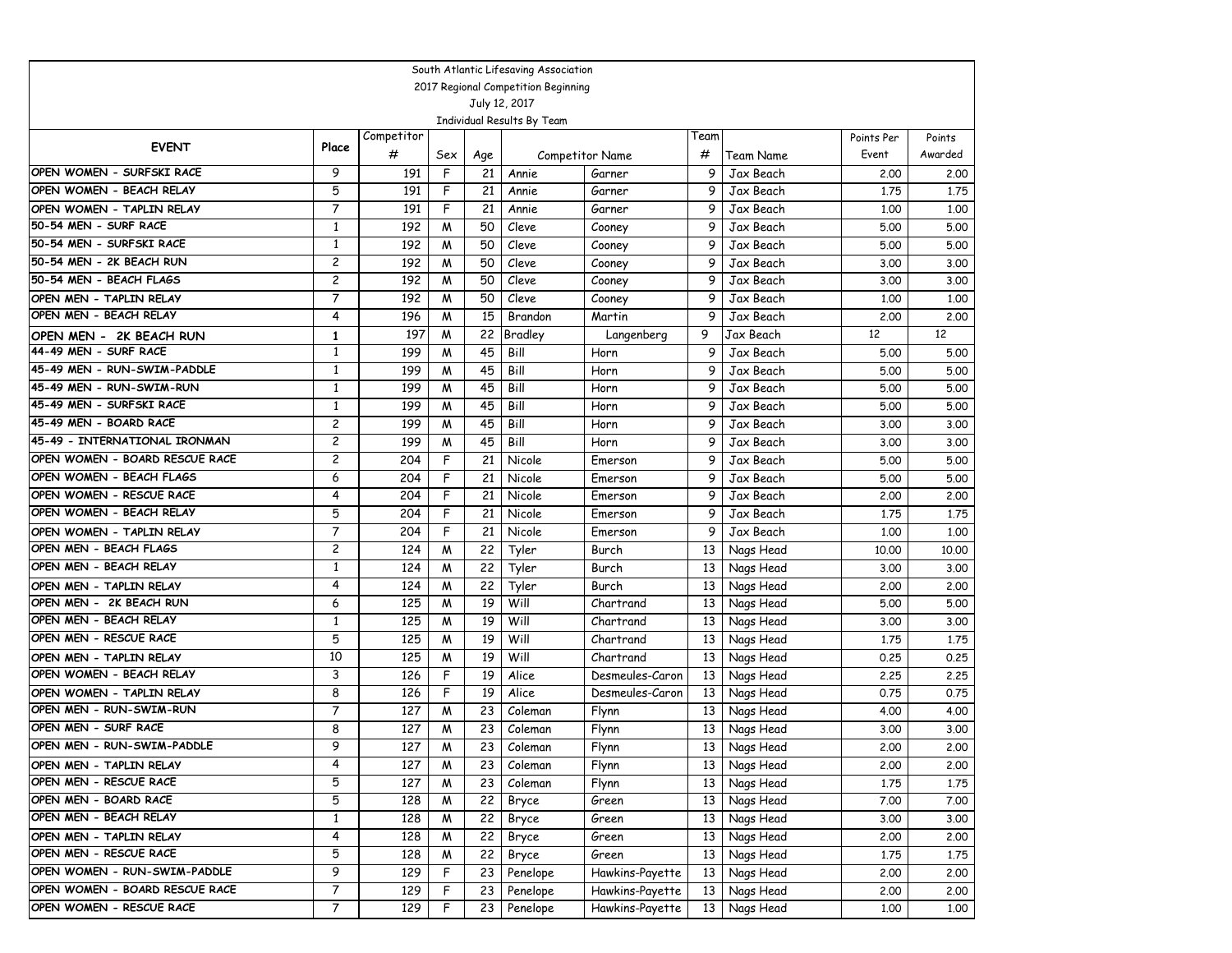|                                                                |                                |            |        |          | South Atlantic Lifesaving Association |                  |                 |                        |               |               |
|----------------------------------------------------------------|--------------------------------|------------|--------|----------|---------------------------------------|------------------|-----------------|------------------------|---------------|---------------|
|                                                                |                                |            |        |          | 2017 Regional Competition Beginning   |                  |                 |                        |               |               |
|                                                                |                                |            |        |          | July 12, 2017                         |                  |                 |                        |               |               |
|                                                                |                                |            |        |          | Individual Results By Team            |                  |                 |                        |               |               |
| <b>EVENT</b>                                                   | Place                          | Competitor |        |          |                                       |                  | Team            |                        | Points Per    | Points        |
|                                                                |                                | #          | Sex    | Age      |                                       | Competitor Name  | #               | Team Name              | Event         | Awarded       |
| OPEN MEN - 2K BEACH RUN<br>OPEN MEN - BEACH RELAY              | 8                              | 130        | M      | 23       | Shawn                                 | Kenny            | 13              | Nags Head              | 3.00          | 3.00          |
|                                                                | 1                              | 130        | W      | 23       | Shawn                                 | Kenny            | 13              | Nags Head              | 3.00          | 3.00          |
| OPEN MEN - BEACH FLAGS                                         | 9                              | 130        | M      | 23       | Shawn                                 | Kenny            | 13              | Nags Head              | 2,00          | 2,00          |
| OPEN MEN - TAPLIN RELAY                                        | 10                             | 130        | W      | 23       | Shawn                                 | Kenny            | 13              | Nags Head              | 0.25          | 0.25          |
| OPEN WOMEN - RUN-SWIM-PADDLE<br>OPEN - INTERNATIONAL IRONWOMAN | 5                              | 131        | F      | 22       | Danielle                              | Kimball          | 13              | Nags Head              | 7.00          | 7.00          |
| OPEN WOMEN - BOARD RESCUE RACE                                 | 6                              | 131        | F      | 22       | Danielle                              | Kimball          | 13              | Nags Head              | 5.00          | 5.00          |
|                                                                | 6                              | 131        | F      | 22       | Danielle                              | Kimball          | 13              | Nags Head              | 2.50          | 2.50          |
| OPEN WOMEN - BOARD RACE                                        | 9<br>5                         | 131        | F      | 22       | Danielle                              | Kimball          | 13              | Nags Head              | 2,00          | 2.00          |
| OPEN WOMEN - TAPLIN RELAY<br>OPEN WOMEN - RESCUE RACE          | $\overline{7}$                 | 131        | F      | 22       | Danielle                              | Kimball          | 13              | Nags Head              | 1.75          | 1.75          |
| 35-39 MEN - 2K BEACH RUN                                       |                                | 131        | F      | 22       | Danielle                              | Kimball          | 13              | Nags Head              | 1,00          | 1.00          |
| 35-39 MEN - SURFSKI RACE                                       | $\mathbf{1}$                   | 132        | W      | 39       | Chad                                  | Motz             | 13              | Nags Head              | 5.00          | 5.00          |
| 35-39 - INTERNATIONAL IRONMAN                                  | $\mathbf{1}$                   | 132        | M      | 39       | Chad                                  | Motz             | 13              | Nags Head              | 5.00          | 5.00          |
| OPEN MEN - BOARD RACE                                          | $\mathbf{1}$<br>$\overline{7}$ | 132        | M      | 39       | Chad                                  | Motz             | 13              | Nags Head              | 5.00          | 5.00          |
| 35-39 MEN - SURF RACE                                          | $\overline{c}$                 | 132        | M      | 39<br>39 | Chad<br>Chad                          | Motz             | 13              | Nags Head              | 4.00          | 4.00          |
| 35-39 MEN - RUN-SWIM-PADDLE                                    | $\overline{c}$                 | 132        | W      |          |                                       | Motz             | 13              | Nags Head              | 3.00          | 3.00          |
| 35-39 MEN - RUN-SWIM-RUN                                       |                                | 132        | M      | 39       | Chad                                  | Motz             | 13              | Nags Head              | 3.00          | 3.00          |
| OPEN MEN - SURFSKI RACE                                        | $\overline{c}$                 | 132        | W      | 39       | Chad                                  | Motz             | 13              | Nags Head              | 3.00          | 3.00          |
|                                                                | 8                              | 132        | W      | 39       | Chad                                  | Motz             | 13              | Nags Head              | 3.00          | 3.00          |
| OPEN MEN - TAPLIN RELAY<br>35-39 MEN - BOARD RACE              | 4<br>3                         | 132        | M      | 39       | Chad<br>Chad                          | Motz             | 13              | Nags Head              | 2,00          | 2.00          |
| 35-39 MEN - BEACH FLAGS                                        | 3                              | 132        | W      | 39<br>39 | Chad                                  | Motz             | 13              | Nags Head              | 1,00          | 1,00          |
| OPEN WOMEN - 2K BEACH RUN                                      | $\overline{c}$                 | 132<br>133 | W<br>F | 24       | Amelie                                | Motz             | 13<br>13        | Nags Head              | 1.00<br>10.00 | 1.00<br>10,00 |
| OPEN WOMEN - BEACH FLAGS                                       | 3                              | 133        | F      | 24       | Amelie                                | Roy              | 13              | Nags Head              | 9.00          | 9.00          |
| OPEN WOMEN - BEACH RELAY                                       | 3                              | 133        | F      | 24       | Amelie                                | Roy              | 13              | Nags Head<br>Nags Head | 2.25          | 2.25          |
| OPEN WOMEN - BOARD RESCUE RACE                                 | 7                              | 133        | F      | 24       | Amelie                                | Roy              | 13              |                        |               | 2,00          |
| OPEN WOMEN - TAPLIN RELAY                                      | 5                              | 133        | F      | 24       | Amelie                                | Roy              | 13              | Nags Head<br>Nags Head | 2,00<br>1.75  | 1.75          |
| 45-49 MEN - 2K BEACH RUN                                       | 1                              | 134        | W      | 48       | Ken                                   | Roy              | 13              | Nags Head              | 5.00          | 5.00          |
| 44-49 MEN - SURF RACE                                          | 3                              | 134        | M      | 48       | Ken                                   | Savage           | 13              | Nags Head              | 1,00          | 1,00          |
| 45-49 MEN - RUN-SWIM-PADDLE                                    | 3                              | 134        | M      | 48       | Ken                                   | Savage           | 13              | Nags Head              | 1.00          | 1.00          |
| 45-49 MEN - RUN-SWIM-RUN                                       | 3                              | 134        | M      | 48       | Ken                                   | Savage<br>Savage | 13              | Nags Head              | 1.00          | 1.00          |
| 45-49 MEN - SURFSKI RACE                                       | 3                              | 134        | M      | 48       | Ken                                   | Savage           | 13              | Nags Head              | 1,00          | 1,00          |
| 45-49 - INTERNATIONAL IRONMAN                                  | 3                              | 134        | M      | 48       | Ken                                   |                  | 13              | Nags Head              | 1,00          | 1.00          |
| OPEN MEN - TAPLIN RELAY                                        | 10                             | 134        | W      | 48       | Ken                                   | Savage<br>Savage | 13              | Nags Head              | 0.25          | 0.25          |
| OPEN MEN - RESCUE RACE                                         | 5                              | 135        | M      | 25       | Andrew                                | Simerson         |                 | 13 Nags Head           | 1.75          | 1.75          |
| OPEN MEN - TAPLIN RELAY                                        | 10                             | 135        | M      | 25       | Andrew                                | Simerson         | 13              | Nags Head              | 0.25          | 0.25          |
| OPEN WOMEN - RUN-SWIM-RUN                                      | 7                              | 136        | F      | 20       | Rebecca                               | Stanton          | 13 <sup>1</sup> | Nags Head              | 4.00          | 4.00          |
| OPEN WOMEN - BEACH RELAY                                       | 3                              | 136        | F      | 20       | Rebecca                               | Stanton          | 13              | Nags Head              | 2.25          | 2.25          |
| OPEN WOMEN - TAPLIN RELAY                                      | 5                              | 136        | F      | 20       | Rebecca                               | Stanton          | 13              | Nags Head              | 1.75          | 1.75          |
| OPEN WOMEN - RESCUE RACE                                       | 7                              | 136        | F      | 20       | Rebecca                               | Stanton          | 13              | Nags Head              | 1.00          | 1.00          |
| OPEN WOMEN - BEACH FLAGS                                       | $\mathbf{1}$                   | 137        | F      | 21       | Jessica                               | Wallace          | 13              | Nags Head              | 12.00         | 12.00         |
| OPEN WOMEN - BOARD RACE                                        | 3                              | 137        | F      | 21       | Jessica                               | Wallace          | 13              | Nags Head              | 9.00          | 9.00          |
| OPEN WOMEN - BOARD RESCUE RACE                                 | 6                              | 137        | F      | 21       |                                       | Wallace          |                 |                        |               |               |
|                                                                |                                |            |        |          | Jessica                               |                  | 13 <sup>1</sup> | Nags Head              | 2.50          | 2.50          |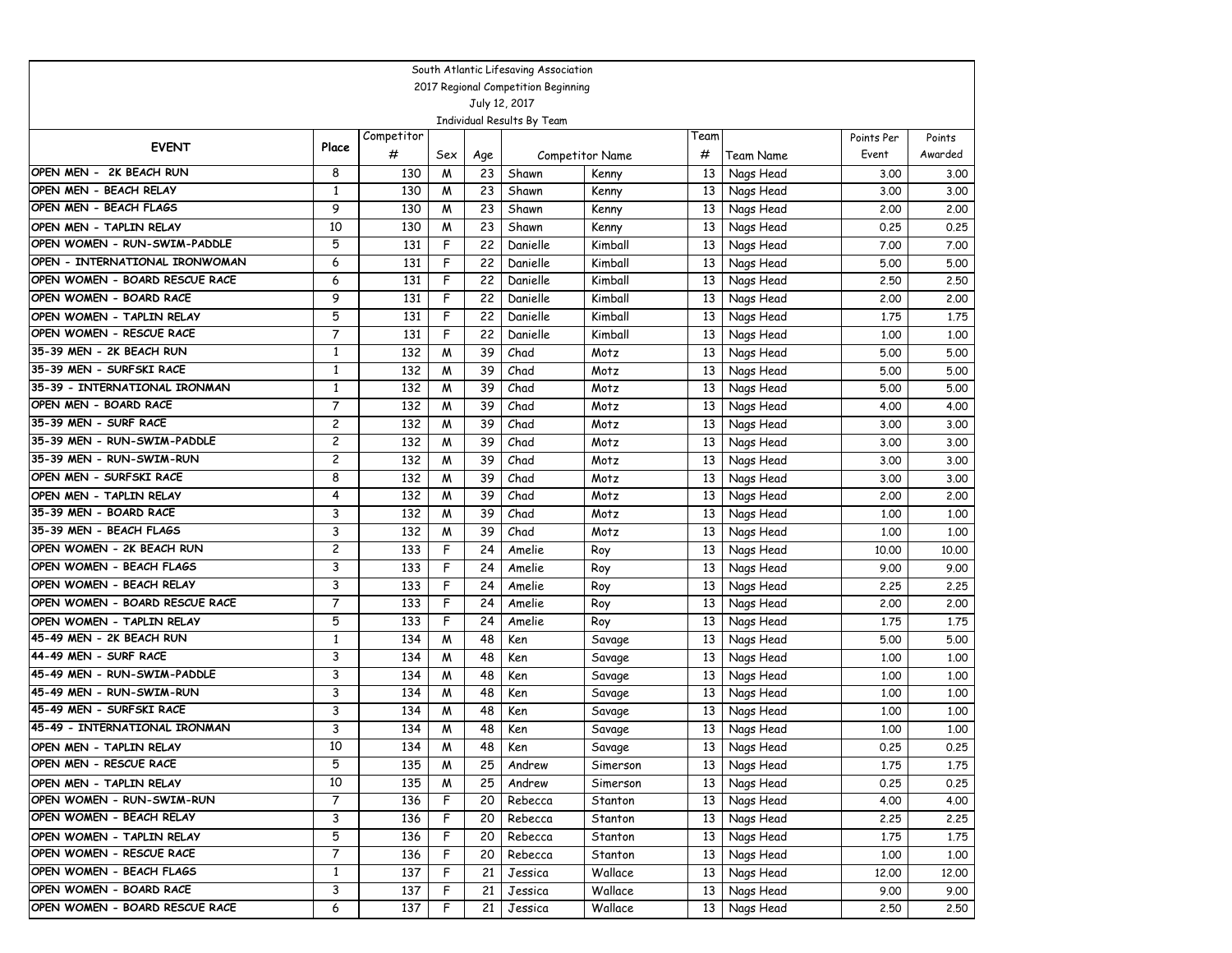| South Atlantic Lifesaving Association                       |                              |            |        |          |                |                 |          |                            |              |              |  |
|-------------------------------------------------------------|------------------------------|------------|--------|----------|----------------|-----------------|----------|----------------------------|--------------|--------------|--|
| 2017 Regional Competition Beginning                         |                              |            |        |          |                |                 |          |                            |              |              |  |
| July 12, 2017                                               |                              |            |        |          |                |                 |          |                            |              |              |  |
| Individual Results By Team                                  |                              |            |        |          |                |                 |          |                            |              |              |  |
| <b>EVENT</b>                                                | Place                        | Competitor |        |          |                |                 | Team     |                            | Points Per   | Points       |  |
|                                                             |                              | #          | Sex    | Age      |                | Competitor Name | #        | Team Name                  | Event        | Awarded      |  |
| OPEN WOMEN - BEACH RELAY                                    | 3                            | 137        | F      | 21       | Jessica        | Wallace         | 13       | Nags Head                  | 2.25         | 2.25         |  |
| OPEN WOMEN - 2K BEACH RUN                                   | 9                            | 137        | F      | 21       | Jessica        | Wallace         | 13       | Nags Head                  | 2,00         | 2.00         |  |
| OPEN WOMEN - TAPLIN RELAY                                   | 5                            | 137        | F      | 21       | Jessica        | Wallace         | 13       | Nags Head                  | 1.75         | 1.75         |  |
| OPEN WOMEN - RESCUE RACE                                    | $\overline{7}$               | 137        | F      | 21       | Jessica        | Wallace         | 13       | Nags Head                  | 1.00         | 1.00         |  |
| OPEN WOMEN - BOARD RACE<br>OPEN WOMEN - RESCUE RACE         | 2                            | 138        | F      | 20       | Eve            | Aulsebrook      | 14       | Outer Banks                | 10.00        | 10.00        |  |
|                                                             | 8                            | 138        | F      | 20       | Eve            | Aulsebrook      | 14       | Outer Banks                | 0.75         | 0.75         |  |
| OPEN WOMEN - TAPLIN RELAY                                   | 8                            | 138        | F      | 20       | Eve            | Aulsebrook      | 14       | Outer Banks                | 0.75         | 0.75         |  |
| OPEN WOMEN - BEACH RELAY                                    | 10                           | 138        | F      | 20       | Eve            | Aulsebrook      | 14       | Outer Banks                | 0.25         | 0.25         |  |
| OPEN MEN - 2K BEACH RUN                                     | 3                            | 139        | W      | 23       | Dave           | Baguet          | 14       | Outer Banks                | 9.00         | 9.00         |  |
| OPEN MEN - TAPLIN RELAY                                     | $\overline{c}$               | 139        | M      | 23       | Dave           | Baguet          | 14       | Outer Banks                | 2.50         | 2.50         |  |
| OPEN ONLY - LANDLINE RESCUE RACE                            | 7                            | 139        | W      | 23       | Dave           | Baguet          | 14       | Outer Banks                | 1.00         | 1,00         |  |
| OPEN MEN - SURF RACE<br>OPEN MEN - BOARD RACE               | $\mathbf{1}$                 | 143        | M      | 19       | Jarrad         | Greentree       | 14       | Outer Banks                | 12,00        | 12,00        |  |
|                                                             | $\mathbf{1}$                 | 143        | M      | 19       | Jarrad         | Greentree       | 14       | Outer Banks                | 12,00        | 12.00        |  |
| OPEN MEN - RUN-SWIM-PADDLE<br>OPEN - INTERNATIONAL IRONMAN  | $\mathbf{1}$                 | 143        | M      | 19       | Jarrad         | Greentree       | 14       | Outer Banks                | 12,00        | 12.00        |  |
|                                                             | 1                            | 143        | M      | 19       | Jarrad         | Greentree       | 14       | Outer Banks                | 12,00        | 12,00        |  |
| OPEN MEN - SURFSKI RACE<br>OPEN MEN - BOARD RESCUE RACE     | 3                            | 143        | M      | 19       | Jarrad         | Greentree       | 14       | Outer Banks                | 9.00         | 9.00         |  |
|                                                             | $\overline{c}$               | 143        | W      | 19       | Jarrad         | Greentree       | 14       | Outer Banks                | 5.00         | 5.00         |  |
| OPEN MEN - TAPLIN RELAY<br>OPEN ONLY - LANDLINE RESCUE RACE | $\overline{c}$               | 143        | W      | 19       | Jarrad         | Greentree       | 14       | Outer Banks                | 2.50         | 2.50         |  |
| OPEN MEN - SURF RACE                                        | $\overline{7}$               | 143        | M      | 19       | Jarrad         | Greentree       | 14       | Outer Banks                | 1,00         | 1,00         |  |
| OPEN MEN - RUN-SWIM-PADDLE                                  | $\overline{c}$               | 144        | W      | 40       | Phill          | Lloyd           | 14       | Outer Banks                | 10.00        | 10.00        |  |
| OPEN MEN - SURFSKI RACE                                     | $\overline{c}$               | 144        | W      | 40<br>40 | Phill          | Lloyd           | 14       | Outer Banks                | 10,00        | 10,00        |  |
| 40-44 MEN - SURF RACE                                       | $\overline{c}$               | 144        | W      | 40       | Phill          | Lloyd           | 14       | Outer Banks                | 10.00        | 10.00        |  |
| 40-44 MEN - RUN-SWIM-PADDLE                                 | $\mathbf{1}$<br>$\mathbf{1}$ | 144        | W      | 40       | Phill<br>Phill | Lloyd           | 14<br>14 | Outer Banks                | 5.00         | 5.00         |  |
| 40-44 MEN - SURFSKI RACE                                    | $\mathbf{1}$                 | 144        | W      | 40       | Phill          | Lloyd           |          | Outer Banks                | 5.00         | 5.00         |  |
| OPEN MEN - BOARD RESCUE RACE                                | 6                            | 144<br>144 | M      | 40       | Phill          | Lloyd           | 14<br>14 | Outer Banks<br>Outer Banks | 5.00         | 5.00         |  |
| OPEN MEN - TAPLIN RELAY                                     | $\overline{c}$               | 144        | M<br>W | 40       | Phill          | Lloyd           | 14       | Outer Banks                | 2.50<br>2.50 | 2.50<br>2.50 |  |
| OPEN MEN - RESCUE RACE                                      | 9                            | 144        | W      | 40       | Phill          | Lloyd           | 14       | Outer Banks                | 0.50         | 0.50         |  |
| OPEN MEN - RESCUE RACE                                      | 9                            | 145        | M      | 23       | Patrick        | Lloyd<br>Okeefe | 14       | Outer Banks                | 0.50         | 0.50         |  |
| OPEN WOMEN - BOARD RACE                                     | 5                            | 146        | F      | 20       | Kate           | Olver           | 14       | Outer Banks                | 7.00         | 7.00         |  |
| OPEN WOMEN - RESCUE RACE                                    | $\mathbf{1}$                 | 146        | F      | 20       | Kate           | Olver           | 14       | Outer Banks                | 3.00         | 3.00         |  |
| OPEN WOMEN - TAPLIN RELAY                                   | 4                            | 146        | F      | 20       | Kate           | Olver           | 14       | Outer Banks                | 2,00         | 2.00         |  |
| OPEN WOMEN - 2K BEACH RUN                                   | 6                            | 147        | F      | 20       | Manuela        | Sampaio         | 14       | Outer Banks                | 5.00         | 5.00         |  |
| OPEN WOMEN - RESCUE RACE                                    | 1                            | 147        | F      | 20       | Manuela        | Sampaio         | 14 I     | Outer Banks                | 3.00         | 3.00         |  |
| OPEN WOMEN - BEACH RELAY                                    | 4                            | 147        | F      | 20       | Manuela        | Sampaio         | 14       | Outer Banks                | 2.00         | 2.00         |  |
| OPEN WOMEN - TAPLIN RELAY                                   | 4                            | 147        | F      | 20       | Manuela        | Sampaio         | 14       | Outer Banks                | 2.00         | 2.00         |  |
| OPEN WOMEN - RESCUE RACE                                    | $\mathbf{1}$                 | 148        | F      | 21       | Emily          | Sarratt         | 14       | Outer Banks                | 3.00         | 3.00         |  |
| OPEN WOMEN - TAPLIN RELAY                                   | 4                            | 148        | F      | 21       | Emily          | Sarratt         | 14       | Outer Banks                | 2.00         | 2.00         |  |
| OPEN - INTERNATIONAL IRONWOMAN                              | 10                           | 148        | F      | 21       | Emily          | Sarratt         | 14       | Outer Banks                | 1,00         | 1.00         |  |
| OPEN WOMEN - BEACH RELAY                                    | 10                           | 148        | F.     | 21       | Emily          | Sarratt         | 14       | Outer Banks                | 0.25         | 0.25         |  |
| 50-54 WOMEN - 2K BEACH RUN                                  | $\mathbf{1}$                 | 149        | F      | 52       | Shannon        | Shay            | 14       | Outer Banks                | 5.00         | 5.00         |  |
| 50-54 WOMEN - SURF RACE                                     | $\mathbf{1}$                 | 149        | F      | 52       | Shannon        | Shay            | 14       | Outer Banks                | 5.00         | 5.00         |  |
|                                                             |                              |            |        |          |                |                 |          |                            |              |              |  |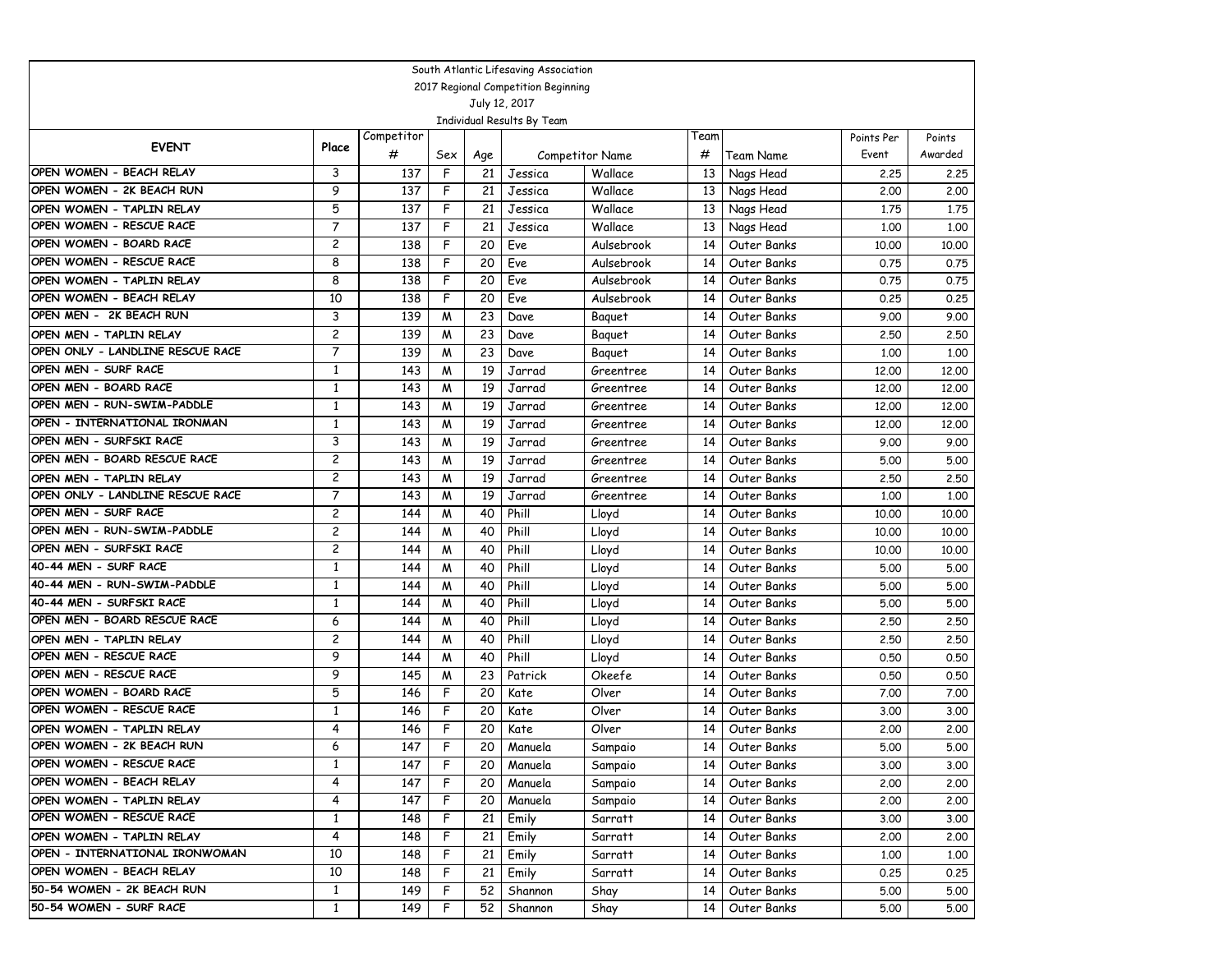| South Atlantic Lifesaving Association                     |                                  |            |        |          |                  |                        |          |                            |              |              |  |
|-----------------------------------------------------------|----------------------------------|------------|--------|----------|------------------|------------------------|----------|----------------------------|--------------|--------------|--|
| 2017 Regional Competition Beginning                       |                                  |            |        |          |                  |                        |          |                            |              |              |  |
| July 12, 2017                                             |                                  |            |        |          |                  |                        |          |                            |              |              |  |
| Individual Results By Team                                |                                  |            |        |          |                  |                        |          |                            |              |              |  |
| <b>EVENT</b>                                              | Place                            | Competitor |        |          |                  |                        | Team     |                            | Points Per   | Points       |  |
|                                                           |                                  | #          | Sex    | Age      |                  | Competitor Name        | #        | Team Name                  | Event        | Awarded      |  |
| 50-54 WOMEN - BEACH FLAGS                                 | $\mathbf{1}$                     | 149        | F      | 52       | Shannon          | Shay                   | 14       | Outer Banks                | 5.00         | 5.00         |  |
| 35-39 WOMEN - 2K BEACH RUN                                | 1                                | 150        | F      | 38       | Sylvia           | Wolff                  | 14       | Outer Banks                | 5.00         | 5.00         |  |
| 35-39 WOMEN - SURF RACE                                   | $\mathbf{1}$                     | 150        | F      | 38       | Sylvia           | Wolff                  | 14       | Outer Banks                | 5.00         | 5.00         |  |
| 35-39 WOMEN - BOARD RACE                                  | $\mathbf{1}$                     | 150        | F      | 38       | Sylvia           | Wolff                  | 14       | Outer Banks                | 5.00         | 5.00         |  |
| 35-39 WOMEN - RUN-SWIM-PADDLE                             | $\mathbf{1}$                     | 150        | F      | 38       | Sylvia           | Wolff                  | 14       | Outer Banks                | 5.00         | 5.00         |  |
| 35-39 WOMEN - RUN-SWIM-RUN                                | 1                                | 150        | F      | 38       | Sylvia           | Wolff                  | 14       | Outer Banks                | 5.00         | 5.00         |  |
| 35-39 WOMEN - SURFSKI RACE                                | $\mathbf{1}$                     | 150        | F      | 38       | Sylvia           | Wolff                  | 14       | Outer Banks                | 5.00         | 5.00         |  |
| 35-39 - INTERNATIONAL IRONWOMAN                           | $\mathbf{1}$                     | 150        | F      | 38       | Sylvia           | Wolff                  | 14       | Outer Banks                | 5.00         | 5.00         |  |
| 35-39 WOMEN - BEACH FLAGS                                 | $\mathbf{1}$                     | 150        | F      | 38       | Sylvia           | Wolff                  | 14       | Outer Banks                | 5.00         | 5.00         |  |
| OPEN WOMEN - RESCUE RACE                                  | $\mathbf{1}$                     | 150        | F      | 38       | Sylvia           | Wolff                  | 14       | Outer Banks                | 3.00         | 3.00         |  |
| OPEN WOMEN - SURFSKI RACE                                 | 8                                | 150        | F      | 38       | Sylvia           | Wolff                  | 14       | Outer Banks                | 3.00         | 3.00         |  |
| OPEN WOMEN - BEACH RELAY                                  | 4                                | 150        | F      | 38       | Sylvia           | Wolff                  | 14       | Outer Banks                | 2,00         | 2,00         |  |
| OPEN - INTERNATIONAL IRONWOMAN                            | 9                                | 150        | F      | 38       | Sylvia           | Wolff                  | 14       | Outer Banks                | 2,00         | 2,00         |  |
| OPEN WOMEN - TAPLIN RELAY<br>OPEN MEN - BOARD RESCUE RACE | 4                                | 150        | F      | 38       | Sylvia           | Wolff                  | 14       | Outer Banks                | 2,00         | 2,00         |  |
| OPEN ONLY - LANDLINE RESCUE RACE                          | $\overline{c}$<br>$\overline{7}$ | 151        | M      | 23       | Jackson          | Young                  | 14       | Outer Banks                | 5.00         | 5.00         |  |
| OPEN MEN - RESCUE RACE                                    |                                  | 151        | M      | 23       | Jackson          | Young                  | 14       | Outer Banks                | 1.00         | 1.00         |  |
| OPEN ONLY - LANDLINE RESCUE RACE                          | 9<br>7                           | 151        | W      | 23       | Jackson          | Young                  | 14       | Outer Banks                | 0.50         | 0.50         |  |
| OPEN MEN - BOARD RESCUE RACE                              |                                  | 152        | W      | 24<br>21 | Michael          | Young                  | 14       | Outer Banks                | 1.00         | 1,00         |  |
|                                                           | 6<br>$\overline{c}$              | 153        | M      |          | Riley            | Young                  | 14<br>14 | Outer Banks                | 2.50         | 2.50         |  |
| OPEN MEN - TAPLIN RELAY<br>OPEN MEN - RESCUE RACE         | 9                                | 153        | W      | 21<br>21 | Riley            | Young                  | 14       | Outer Banks                | 2.50         | 2.50         |  |
| OPEN MEN - BEACH RELAY                                    | 10                               | 153<br>182 | W<br>W | 28       | Riley<br>Richard | Young                  | 15       | Outer Banks<br>Ponte Vedra | 0.50<br>0.25 | 0.50<br>0.25 |  |
| OPEN MEN - BEACH RELAY                                    | 10                               | 184        | W      | 18       | Ethan            | <b>Huggett</b><br>Penn | 15       | Ponte Vedra                | 0.25         | 0.25         |  |
| OPEN MEN - BEACH RELAY                                    | 10                               | 186        | W      | 21       | Alex             | Werninck               | 15       | Ponte Vedra                | 0.25         | 0.25         |  |
| OPEN MEN - BEACH RELAY                                    | 10                               | 187        | M      | 26       | Andrew           |                        | 15       | Ponte Vedra                | 0.25         | 0.25         |  |
| 50-54 MEN - 2K BEACH RUN                                  | $\mathbf{1}$                     | 190        | M      | 52       | Paul             | Imperial<br>Coupal     | 16       | Tybee Island               | 5.00         | 5.00         |  |
| 50-54 MEN - BEACH FLAGS                                   | $\mathbf{1}$                     | 190        | W      | 52       | Paul             | Coupal                 | 16       | Tybee Island               | 5.00         | 5.00         |  |
| 30-34 MEN - 2K BEACH RUN                                  | $\mathbf{1}$                     | 180        | W      | 31       | Michael          | Miller                 | 17       | Virginia Beach             | 5.00         | 5.00         |  |
| OPEN MEN - TAPLIN RELAY                                   | 8                                | 180        | M      | 31       | Michael          | Miller                 | 17       | Virginia Beach             | 0.75         | 0.75         |  |
| OPEN MEN - BEACH RELAY                                    | 9                                | 180        | W      | 31       | Michael          | Miller                 | 17       | Virginia Beach             | 0.50         | 0.50         |  |
| OPEN WOMEN - RUN-SWIM-RUN                                 | $\overline{c}$                   | 181        | F      | 22       | Casey            | Francis                | 17       | Virginia Beach             | 10.00        | 10.00        |  |
| OPEN WOMEN - SURF RACE                                    | 3                                | 181        | F      | 22       | Casey            | Francis                | 17       | Virginia Beach             | 9.00         | 9.00         |  |
| OPEN WOMEN - RUN-SWIM-PADDLE                              | 4                                | 181        | F      | 22       | Casey            | Francis                | 17       | Virginia Beach             | 8.00         | 8.00         |  |
| OPEN - INTERNATIONAL IRONWOMAN                            | 5                                | 181        | F      | 22       | Casey            | Francis                | 17       | Virginia Beach             | 7.00         | 7.00         |  |
| OPEN WOMEN - BOARD RESCUE RACE                            | 9                                | 181        | F      | 22       | Casey            | Francis                | 17       | Virginia Beach             | 1.00         | 1.00         |  |
| OPEN WOMEN - RESCUE RACE                                  | 8                                | 181        | F      | 22       | Casey            | Francis                | 17       | Virginia Beach             | 0.75         | 0.75         |  |
| OPEN WOMEN - TAPLIN RELAY                                 | 8                                | 181        | F      | 22       | Casey            | Francis                | 17       | Virginia Beach             | 0.75         | 0.75         |  |
| OPEN WOMEN - SURF RACE                                    | 4                                | 183        | F      | 18       | Audra            | Smires                 | 17       | Virginia Beach             | 8.00         | 8.00         |  |
| OPEN WOMEN - BOARD RESCUE RACE                            | 9                                | 183        | F      | 18       | Audra            | Smires                 | 17       | Virginia Beach             | 1.00         | 1.00         |  |
| OPEN WOMEN - RESCUE RACE                                  | 8                                | 183        | F      | 18       | Audra            | Smires                 | 17       | Virginia Beach             | 0.75         | 0.75         |  |
| OPEN WOMEN - TAPLIN RELAY                                 | 8                                | 183        | F      | 18       | Audra            | Smires                 | 17       | Virginia Beach             | 0.75         | 0.75         |  |
| 60-64 WOMEN - SURF RACE                                   | $\mathbf{1}$                     | 200        | F      | 60       | Nancy            | Hodges                 | 17       | Virginia Beach             | 5.00         | 5.00         |  |
|                                                           |                                  |            |        |          |                  |                        |          |                            |              |              |  |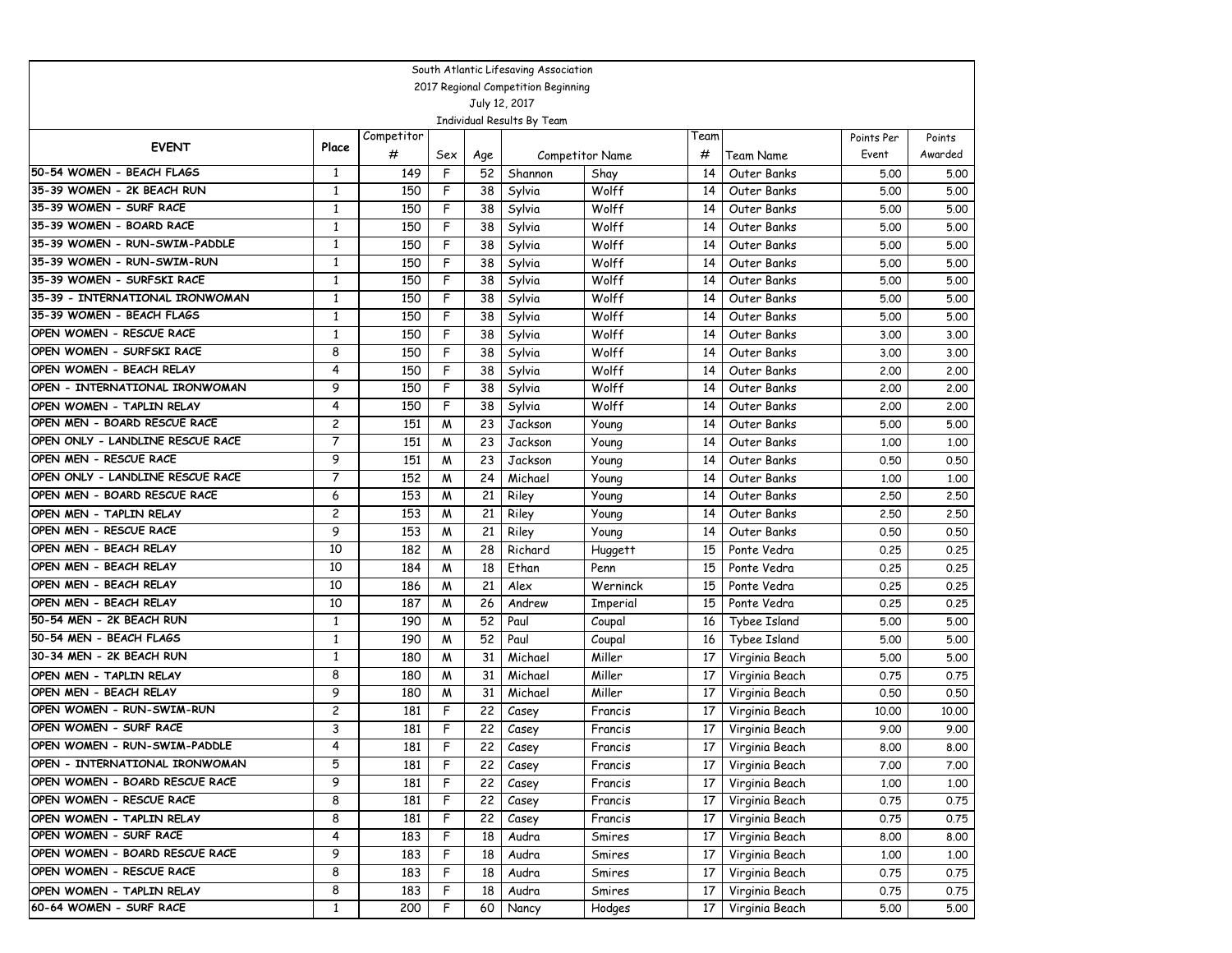| South Atlantic Lifesaving Association                |                |            |        |          |              |                        |          |                                          |              |              |  |
|------------------------------------------------------|----------------|------------|--------|----------|--------------|------------------------|----------|------------------------------------------|--------------|--------------|--|
| 2017 Regional Competition Beginning                  |                |            |        |          |              |                        |          |                                          |              |              |  |
| July 12, 2017                                        |                |            |        |          |              |                        |          |                                          |              |              |  |
| Individual Results By Team                           |                |            |        |          |              |                        |          |                                          |              |              |  |
| <b>EVENT</b>                                         | Place          | Competitor |        |          |              |                        | Team     |                                          | Points Per   | Points       |  |
|                                                      |                | #          | Sex    | Age      |              | <b>Competitor Name</b> | #        | Team Name                                | Event        | Awarded      |  |
| 60-64 WOMEN - RUN-SWIM-RUN                           | $\mathbf{1}$   | 200        | F      | 60       | Nancy        | Hodges                 | 17       | Virginia Beach                           | 5.00         | 5.00         |  |
| 60-64 WOMEN - SURFSKI RACE                           | 1              | 200        | F      | 60       | Nancy        | Hodges                 | 17       | Virginia Beach                           | 5.00         | 5.00         |  |
| 60-64 - INTERNATIONAL IRONWOMAN                      | 1              | 200        | F      | 60       | Nancy        | Hodges                 | 17       | Virginia Beach                           | 5.00         | 5.00         |  |
| 60-64 WOMEN - BEACH FLAGS                            | $\mathbf{1}$   | 200        | F      | 60       | Nancy        | Hodges                 | 17       | Virginia Beach                           | 5.00         | 5.00         |  |
| 60-64 WOMEN-2K RUN                                   | 2              | 200        | F      | 60       | Nancy        | Hodges                 | 17       | Virginia Beach                           | 3.00         | 3.00         |  |
| 60-64 WOMEN - BOARD RACE                             | 2              | 200        | F      | 60       | Nancy        | Hodges                 | 17       | Virginia Beach                           | 3.00         | 3.00         |  |
| 60-64 WOMEN - RUN-SWIM-PADDLE                        | 2              | 200        | F      | 60       | Nancy        | Hodges                 | 17       | Virginia Beach                           | 3.00         | 3.00         |  |
| OPEN WOMEN - RESCUE RACE                             | 8              | 200        | F      | 60       | Nancy        | Hodges                 | 17       | Virginia Beach                           | 0.75         | 0.75         |  |
| OPEN - INTERNATIONAL IRONMAN                         | $\overline{c}$ | 201        | W      | 21       | Jacob        | Rogerson               | 17       | Virginia Beach                           | 10,00        | 10.00        |  |
| OPEN MEN - BOARD RESCUE RACE                         | 5              | 201        | M      | 21       | Jacob        | Rogerson               | 17       | Virginia Beach                           | 3.50         | 3.50         |  |
| OPEN MEN - RUN-SWIM-PADDLE                           | 8              | 201        | M      | 21       | Jacob        | Rogerson               | 17       | Virginia Beach                           | 3.00         | 3.00         |  |
| OPEN MEN - BOARD RACE                                | 9              | 201        | M      | 21       | Jacob        | Rogerson               | 17       | Virginia Beach                           | 2.00         | 2,00         |  |
| OPEN MEN - TAPLIN RELAY                              | 8              | 201        | M      | 21       | Jacob        | Rogerson               | 17       | Virginia Beach                           | 0.75         | 0.75         |  |
| OPEN MEN - BEACH RELAY                               | 9              | 201        | M      | 21       | Jacob        | Rogerson               | 17       | Virginia Beach                           | 0.50         | 0.50         |  |
| OPEN MEN - BOARD RESCUE RACE                         | 5              | 202        | W      | 23       | Troy         | Rogerson               | 17       | Virginia Beach                           | 3.50         | 3.50         |  |
| OPEN MEN - TAPLIN RELAY<br>OPEN MEN - BEACH RELAY    | 8              | 202        | W      | 23       | Troy         | Rogerson               | 17       | Virginia Beach                           | 0.75         | 0.75         |  |
|                                                      | 9              | 202        | W      | 23       | Troy         | Rogerson               | 17       | Virginia Beach                           | 0.50         | 0.50         |  |
| OPEN MEN - TAPLIN RELAY<br>OPEN MEN - BEACH RELAY    | 8              | 203        | W      | 17       | Mark         | Rogerson               | 17       | Virginia Beach                           | 0.75         | 0.75         |  |
| OPEN WOMEN - BOARD RESCUE RACE                       | 9              | 203        | M      | 17       | Mark         | Rogerson               | 17       | Virginia Beach                           | 0.50         | 0.50         |  |
| OPEN WOMEN - RESCUE RACE                             | 4              | 154        | F      | 22       | Kyra         | DeMarte                | 18       | Wrightsville Beach                       | 4.00         | 4.00         |  |
| OPEN WOMEN - BEACH RELAY                             | $\overline{c}$ | 154<br>154 | F<br>F | 22<br>22 | Kyra         | DeMarte                | 18       | Wrightsville Beach                       | 2.50         | 2.50         |  |
|                                                      | 8              | 154        |        | 22       | Kyra         | DeMarte                | 18       | Wrightsville Beach                       | 0.75         | 0.75         |  |
| OPEN WOMEN - TAPLIN RELAY<br>OPEN MEN - RUN-SWIM-RUN | 9<br>3         |            | F      | 19       | Kyra<br>Jack | DeMarte                | 18       | Wrightsville Beach                       | 0.50         | 0.50         |  |
| OPEN MEN - RESCUE RACE                               | 2              | 155        | W      | 19       |              | <b>DeVries</b>         | 18       | Wrightsville Beach                       | 9.00         | 9.00         |  |
| OPEN MEN - BOARD RESCUE RACE                         | 10             | 155<br>155 | M      | 19       | Jack<br>Jack | <b>DeVries</b>         | 18<br>18 | Wrightsville Beach<br>Wrightsville Beach | 2.50         | 2.50<br>0.50 |  |
| OPEN MEN - 2K BEACH RUN                              | 5              | 156        | M<br>W | 20       | Seamus       | DeVries                | 18       | Wrightsville Beach                       | 0.50<br>7.00 | 7.00         |  |
| OPEN MEN - BEACH RELAY                               | 8              | 156        | W      | 20       | Seamus       | Donahue                | 18       | Wrightsville Beach                       | 0.75         | 0.75         |  |
| OPEN WOMEN - SURFSKI RACE                            | $\overline{7}$ | 157        | F      | 29       | Kritsi       | Donahue<br>Falco       | 18       |                                          | 4.00         | 4.00         |  |
| OPEN WOMEN - BOARD RESCUE RACE                       | 5              | 157        | F      | 29       | Kritsi       | Falco                  | 18       | Wrightsville Beach<br>Wrightsville Beach | 3.50         | 3.50         |  |
| OPEN WOMEN - RESCUE RACE                             | 2              | 157        | F      | 29       | Kritsi       | Falco                  | 18       | Wrightsville Beach                       | 2.50         | 2.50         |  |
| OPEN WOMEN - BEACH RELAY                             | 8              | 157        | F      | 29       | Kritsi       | Falco                  | 18       | Wrightsville Beach                       | 0.75         | 0.75         |  |
| OPEN WOMEN - TAPLIN RELAY                            | 9              | 157        | F      | 29       | Kritsi       | Falco                  | 18       | Wrightsville Beach                       | 0.50         | 0.50         |  |
| OPEN WOMEN - BOARD RACE                              | 6              | 158        | F      | 23       | Ana          | Fish                   | 18 I     | Wrightsville Beach                       | 5.00         | 5.00         |  |
| OPEN WOMEN - BOARD RESCUE RACE                       | 4              | 158        | F      | 23       | Ana          | Fish                   | 18       | Wrightsville Beach                       | 4.00         | 4.00         |  |
| OPEN WOMEN - RESCUE RACE                             | $\overline{c}$ | 158        | F      | 23       | Ana          | Fish                   | 18       | Wrightsville Beach                       | 2.50         | 2.50         |  |
| OPEN WOMEN - RUN-SWIM-RUN                            | 9              | 158        | F      | 23       | Ana          | Fish                   | 18       | Wrightsville Beach                       | 2.00         | 2.00         |  |
| OPEN WOMEN - RUN-SWIM-PADDLE                         | 10             | 158        | F      | 23       | Ana          | Fish                   | 18       | Wrightsville Beach                       | 1.00         | 1.00         |  |
| OPEN WOMEN - BEACH RELAY                             | 8              | 158        | F      | 23       | Ana          | Fish                   | 18       | Wrightsville Beach                       | 0.75         | 0.75         |  |
| OPEN WOMEN - TAPLIN RELAY                            | 9              | 158        | F      | 23       | Ana          | Fish                   | 18       | Wrightsville Beach                       | 0.50         | 0.50         |  |
| OPEN MEN - RUN-SWIM-RUN                              | 8              | 159        | M      | 29       | Luke         | Hammond                | 18       | Wrightsville Beach                       | 3.00         | 3.00         |  |
| OPEN MEN - SURF RACE                                 | 9              | 159        | M      | 29       | Luke         | Hammond                | 18       | Wrightsville Beach                       | 2.00         | 2.00         |  |
|                                                      |                |            |        |          |              |                        |          |                                          |              |              |  |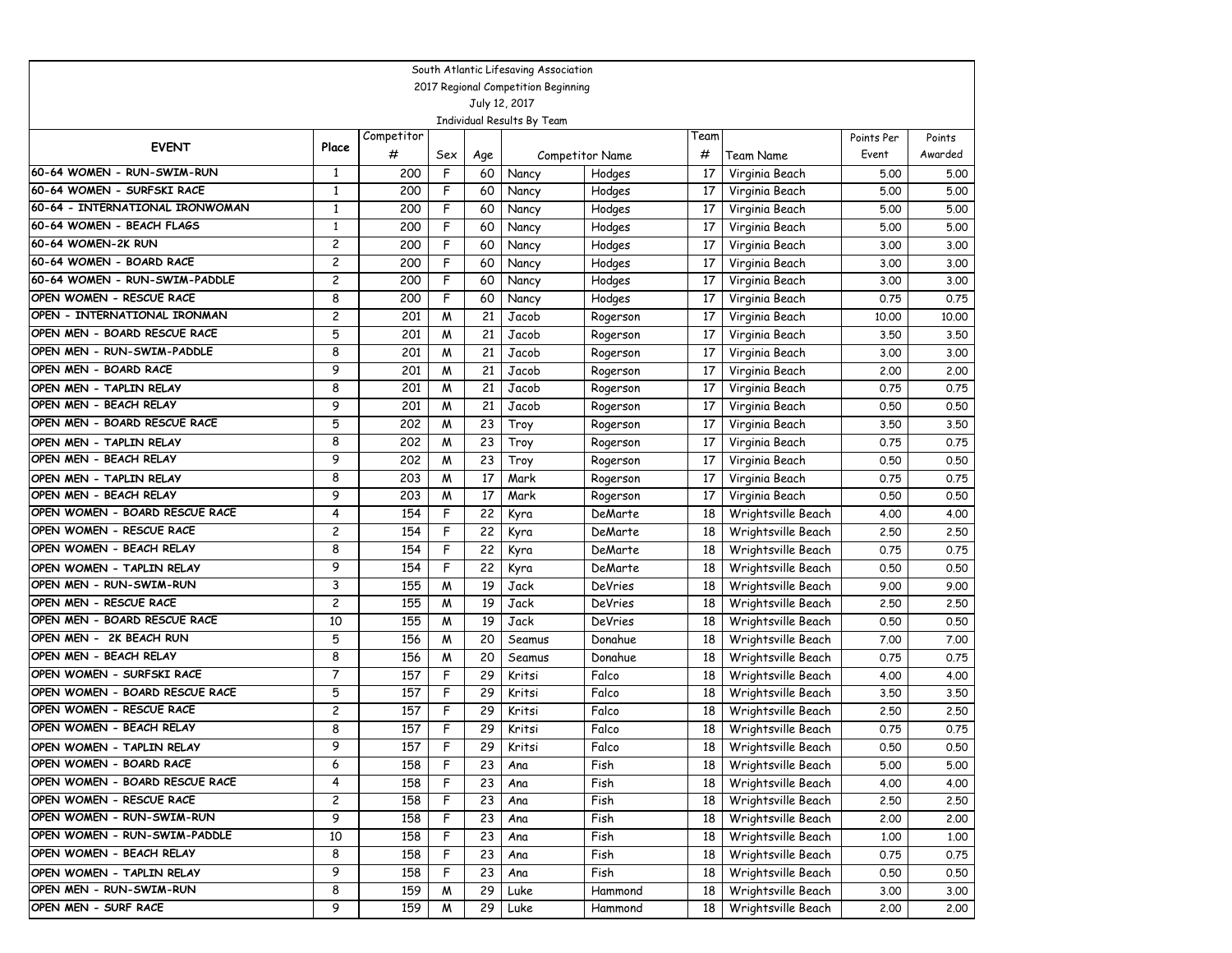| South Atlantic Lifesaving Association                       |                         |            |        |          |                  |                        |          |                                          |              |              |  |
|-------------------------------------------------------------|-------------------------|------------|--------|----------|------------------|------------------------|----------|------------------------------------------|--------------|--------------|--|
| 2017 Regional Competition Beginning                         |                         |            |        |          |                  |                        |          |                                          |              |              |  |
| July 12, 2017                                               |                         |            |        |          |                  |                        |          |                                          |              |              |  |
| Individual Results By Team                                  |                         |            |        |          |                  |                        |          |                                          |              |              |  |
| <b>EVENT</b>                                                | Place                   | Competitor |        |          |                  |                        | Team     |                                          | Points Per   | Points       |  |
|                                                             |                         | #          | Sex    | Age      |                  | <b>Competitor Name</b> | #        | Team Name                                | Event        | Awarded      |  |
| OPEN MEN - BEACH RELAY                                      | 8                       | 159        | M      | 29       | Luke             | Hammond                | 18       | Wrightsville Beach                       | 0.75         | 0.75         |  |
| OPEN WOMEN - BOARD RESCUE RACE                              | 5                       | 160        | F      | 24       | Thalia           | Harrison               | 18       | Wrightsville Beach                       | 3.50         | 3.50         |  |
| OPEN WOMEN - RESCUE RACE                                    | 2                       | 160        | F      | 24       | Thalia           | Harrison               | 18       | Wrightsville Beach                       | 2.50         | 2.50         |  |
| OPEN ONLY - LANDLINE RESCUE RACE                            | 6                       | 160        | F      | 24       | Thalia           | Harrison               | 18       | Wrightsville Beach                       | 1,25         | 1.25         |  |
| OPEN WOMEN - BEACH RELAY                                    | 8                       | 160        | F      | 24       | Thalia           | Harrison               | 18       | Wrightsville Beach                       | 0.75         | 0.75         |  |
| OPEN WOMEN - TAPLIN RELAY                                   | 9                       | 160        | F      | 24       | Thalia           | Harrison               | 18       | Wrightsville Beach                       | 0.50         | 0.50         |  |
| OPEN MEN - SURFSKI RACE                                     | 1                       | 161        | M      | 32       | Hunter           | Hay                    | 18       | Wrightsville Beach                       | 12,00        | 12.00        |  |
| 30-34 MEN - SURFSKI RACE                                    | 1                       | 161        | M      | 32       | Hunter           | Hay                    | 18       | Wrightsville Beach                       | 5.00         | 5.00         |  |
| OPEN MEN - BOARD RESCUE RACE                                | 4                       | 161        | M      | 32       | Hunter           | Hay                    | 18       | Wrightsville Beach                       | 4.00         | 4.00         |  |
| 30-34 MEN - BOARD RACE                                      | 2                       | 161        | M      | 32       | Hunter           | Hay                    | 18       | Wrightsville Beach                       | 3.00         | 3.00         |  |
| OPEN MEN - RESCUE RACE                                      | 2                       | 161        | M      | 32       | Hunter           | Hay                    | 18       | Wrightsville Beach                       | 2.50         | 2.50         |  |
| OPEN MEN - TAPLIN RELAY<br>OPEN ONLY - LANDLINE RESCUE RACE | 3                       | 161        | M      | 32       | Hunter           | Hay                    | 18       | Wrightsville Beach                       | 2.25         | 2.25         |  |
| 30-34 MEN - RUN-SWIM-PADDLE                                 | 6                       | 161        | M      | 32       | Hunter           | Hay                    | 18       | Wrightsville Beach                       | 1,25         | 1.25         |  |
|                                                             | 3                       | 161        | M      | 32       | Hunter           | Hay                    | 18       | Wrightsville Beach                       | 1,00         | 1,00         |  |
| OPEN - INTERNATIONAL IRONMAN                                | 10                      | 161        | M      | 32       | Hunter           | Hay                    | 18       | Wrightsville Beach                       | 1,00         | 1,00         |  |
| 30-34 - INTERANTIONAL IRONMAN<br>OPEN MEN - RUN-SWIM-RUN    | 3                       | 161        | M      | 32       | Hunter           | Hay                    | 18       | Wrightsville Beach                       | 1,00         | 1.00         |  |
| OPEN MEN - SURF RACE                                        | 1                       | 162        | M      | 30       | Michel           | Heijnen                | 18       | Wrightsville Beach                       | 12.00        | 12.00        |  |
| 30-34 MEN - SURF RACE                                       | 4                       | 162        | M      | 30       | Michel           | Heijnen                | 18       | Wrightsville Beach                       | 8.00         | 8.00         |  |
| 30-34 MEN-RUN - SWIM-RUN                                    | 1                       | 162        | M      | 30       | Michel           | Heijnen                | 18       | Wrightsville Beach                       | 5.00         | 5.00         |  |
| OPEN MEN - BOARD RESCUE RACE                                | 1<br>4                  | 162        | M      | 30       | Michel           | Heijnen                | 18       | Wrightsville Beach                       | 5.00         | 5.00         |  |
| OPEN MEN - RESCUE RACE                                      | 2                       | 162        | M      | 30<br>30 | Michel           | Heijnen                | 18       | Wrightsville Beach                       | 4.00         | 4.00         |  |
| OPEN MEN - TAPLIN RELAY                                     | 3                       | 162<br>162 | M<br>M | 30       | Michel<br>Michel | Heijnen                | 18<br>18 | Wrightsville Beach                       | 2.50         | 2.50<br>2.25 |  |
| OPEN ONLY - LANDLINE RESCUE RACE                            | 6                       | 162        | M      | 30       | Michel           | Heijnen                | 18       | Wrightsville Beach                       | 2.25<br>1,25 | 1.25         |  |
| OPEN MEN - 2K BEACH RUN                                     | $\overline{7}$          | 163        |        | 22       | Will             | Heijnen<br>Owens       | 18       | Wrightsville Beach                       | 4.00         | 4.00         |  |
| OPEN MEN - BEACH RELAY                                      | 8                       | 163        | M<br>M | 22       | Will             | Owens                  | 18       | Wrightsville Beach<br>Wrightsville Beach | 0.75         | 0.75         |  |
| OPEN MEN - BEACH FLAGS                                      | 1                       | 164        | M      | 31       | Maurice          | Peacock                | 18       | Wrightsville Beach                       | 12.00        | 12.00        |  |
| 30-34 MEN - BEACH FLAGS                                     | $\mathbf{1}$            | 164        | M      | 31       | Maurice          | Peacock                | 18       | Wrightsville Beach                       | 5.00         | 5.00         |  |
| OPEN MEN - RESCUE RACE                                      | 2                       | 164        | M      | 31       | Maurice          | Peacock                | 18       | Wrightsville Beach                       | 2.50         | 2.50         |  |
| OPEN MEN - TAPLIN RELAY                                     | 3                       | 164        | M      | 31       | Maurice          | Peacock                | 18       | Wrightsville Beach                       | 2.25         | 2.25         |  |
| OPEN ONLY - LANDLINE RESCUE RACE                            | 6                       | 164        | M      | 31       | Maurice          | Peacock                | 18       | Wrightsville Beach                       | 1,25         | 1,25         |  |
| OPEN MEN - BEACH RELAY                                      | 8                       | 164        | M      | 31       | Maurice          | Peacock                | 18       | Wrightsville Beach                       | 0.75         | 0.75         |  |
| 35-39 MEN - SURF RACE                                       | $\mathbf{1}$            | 165        | M      | 36       | Sean             | Ruttkay                | 18       | Wrightsville Beach                       | 5.00         | 5.00         |  |
| 35-39 MEN - RUN-SWIM-PADDLE                                 | 1                       | 165        | M      | 36       | Sean             | Ruttkay                | 18       | Wrightsville Beach                       | 5.00         | 5.00         |  |
| 35-39 MEN - RUN-SWIM-RUN                                    | $\mathbf{1}$            | 165        | M      | 36       | Sean             | Ruttkay                | 18       | Wrightsville Beach                       | 5.00         | 5.00         |  |
| OPEN - INTERNATIONAL IRONMAN                                | 6                       | 165        | M      | 36       | Sean             | Ruttkay                | 18       | Wrightsville Beach                       | 5.00         | 5.00         |  |
| 35-39 MEN - BOARD RACE                                      | $\overline{\mathbf{c}}$ | 165        | M      | 36       | Sean             | Ruttkay                | 18       | Wrightsville Beach                       | 3.00         | 3.00         |  |
| 35-39 MEN - SURFSKI RACE                                    | 2                       | 165        | M      | 36       | Sean             | Ruttkay                | 18       | Wrightsville Beach                       | 3.00         | 3.00         |  |
| 35-39 - INTERNATIONAL IRONMAN                               | $\overline{c}$          | 165        | M      | 36       | Sean             | Ruttkay                | 18       | Wrightsville Beach                       | 3.00         | 3.00         |  |
| OPEN MEN - TAPLIN RELAY                                     | 3                       | 165        | M      | 36       | Sean             | Ruttkay                | 18       | Wrightsville Beach                       | 2.25         | 2.25         |  |
| 35-39 MEN - 2K BEACH RUN                                    | 3                       | 165        | M      | 36       | Sean             | Ruttkay                | 18       | Wrightsville Beach                       | 1.00         | 1.00         |  |
| OPEN MEN - BOARD RESCUE RACE                                | 10                      | 165        | M      | 36       |                  |                        | 18       | Wrightsville Beach                       | 0.50         | 0.50         |  |
|                                                             |                         |            |        |          | Sean             | Ruttkay                |          |                                          |              |              |  |